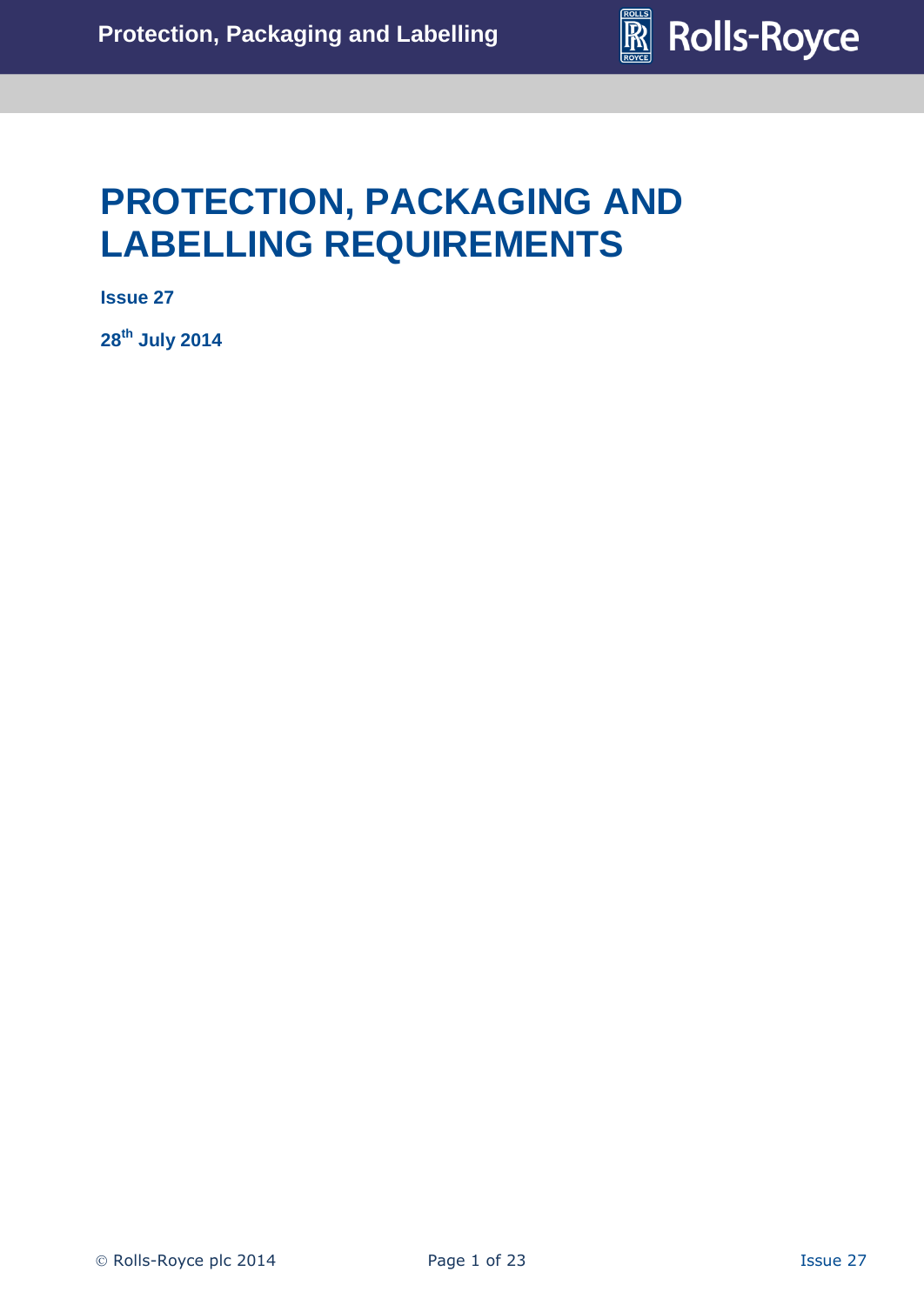

# **Contents**

| 1   |                                                                                                      |  |
|-----|------------------------------------------------------------------------------------------------------|--|
| 2   |                                                                                                      |  |
| 3   |                                                                                                      |  |
| 4   |                                                                                                      |  |
| 4.1 |                                                                                                      |  |
| 4.2 |                                                                                                      |  |
| 4.3 | Approval for new packaging for new and changed PPAP identified parts 3                               |  |
| 5   |                                                                                                      |  |
| 5.1 |                                                                                                      |  |
| 5.2 |                                                                                                      |  |
| 5.3 |                                                                                                      |  |
| 6   |                                                                                                      |  |
| 6.1 |                                                                                                      |  |
| 6.2 |                                                                                                      |  |
|     | Primary packaging - must have a packaging label (as described in section 7.4) attached  5<br>6.2.1   |  |
|     | 6.2.2<br>Secondary Packaging - must have a packaging label (as described in section 7.4) attached  5 |  |
|     | 6.2.3<br>Tertiary Packaging - must have a packaging label (as described in section 7.4) attached  6  |  |
|     | 6.2.4                                                                                                |  |
|     | 6.3.1                                                                                                |  |
| 6.4 |                                                                                                      |  |
| 6.5 |                                                                                                      |  |
| 6.6 |                                                                                                      |  |
| 6.7 |                                                                                                      |  |
| 6.8 |                                                                                                      |  |
| 6.9 |                                                                                                      |  |
|     | 6.10                                                                                                 |  |
| 7   |                                                                                                      |  |
| 7.1 |                                                                                                      |  |
| 7.2 |                                                                                                      |  |
| 7.3 |                                                                                                      |  |
| 7.4 |                                                                                                      |  |
|     | 7.4.1                                                                                                |  |
|     | 7.4.2                                                                                                |  |
|     | 7.4.3                                                                                                |  |
|     | 7.5                                                                                                  |  |
|     | 7.5.1                                                                                                |  |
|     | 7.5.2                                                                                                |  |
| 7.6 |                                                                                                      |  |
| 7.7 | 7.6.1                                                                                                |  |
| 7.8 |                                                                                                      |  |
| 7.9 | Labelling requirements for shipments containing multiple serial numbers14                            |  |
|     |                                                                                                      |  |
| 8   |                                                                                                      |  |
|     |                                                                                                      |  |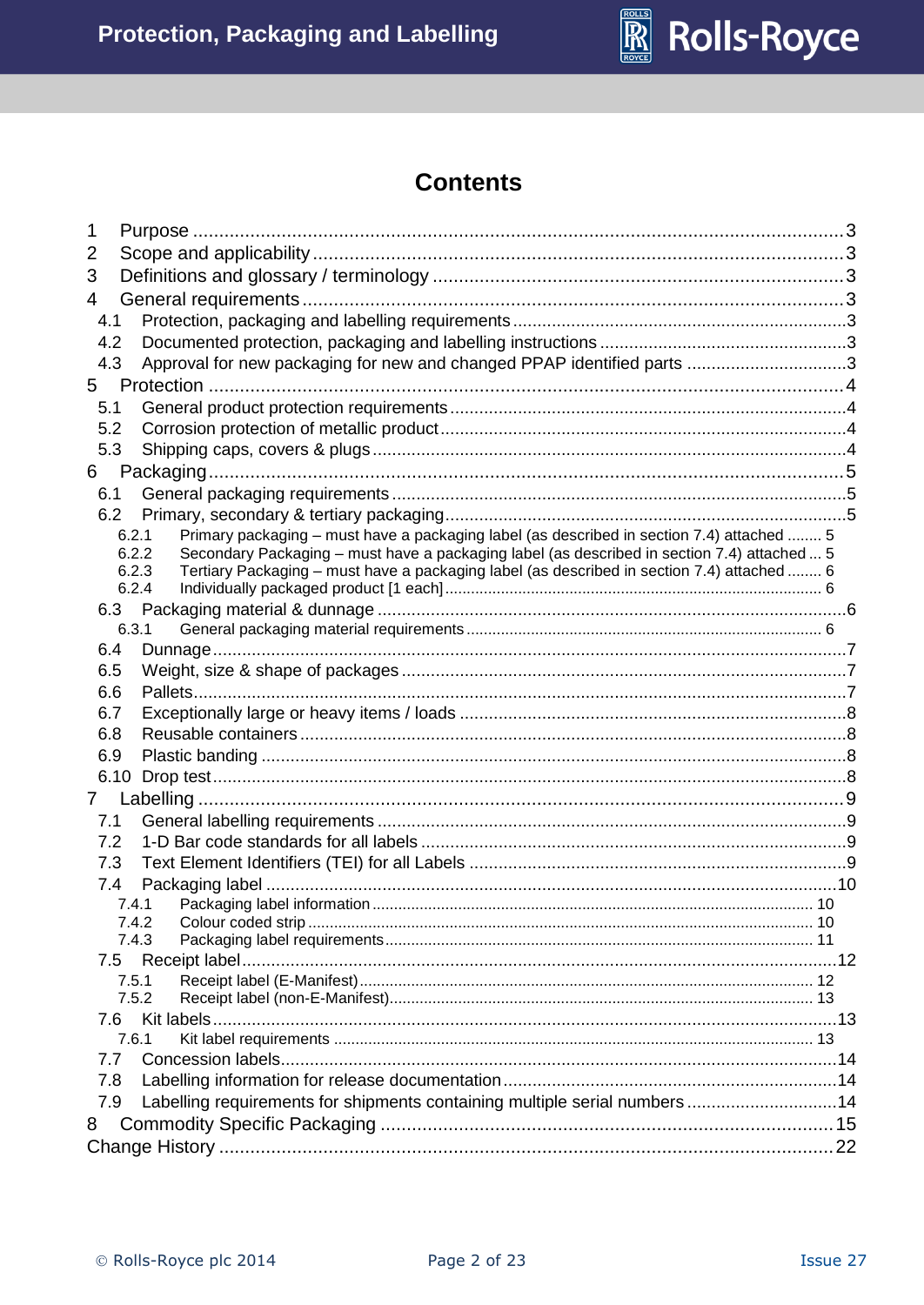

# <span id="page-2-0"></span>1 **Purpose**

- The purpose of this document is to formally communicate Rolls-Royce requirements and expectations to the global supply chain related to the protection, packaging and labelling of product being shipped to Rolls-Royce
- The protection, packaging and labelling requirements are available to view and download from the Rolls-Royce Global Supplier Portal (GSP) [https://suppliers.rolls-royce.com](https://suppliers.rolls-royce.com/)

# <span id="page-2-1"></span>2 **Scope and applicability**

 The protection, packaging and labelling requirements are applicable to all suppliers, Partner Managed Inventory suppliers or partners who supply product related to Rolls-Royce contracts / purchase orders unless otherwise specified in the product definition or Rolls-Royce contract / purchase order.

# <span id="page-2-2"></span>3 **Definitions and glossary / terminology**

- Refer to SABRe definitions and glossary / terminology for additional information, which you can view and download from the Rolls-Royce Global Supplier Portal (GSP) [https://suppliers.rolls-royce.com](https://suppliers.rolls-royce.com/)
- Polythene and Polyethylene shall be regarded as being the same.

# <span id="page-2-3"></span>4 **General requirements**

<span id="page-2-4"></span>4.1 Protection, packaging and labelling requirements

#### **The supplier shall:**

 Ensure that products are protected, packaged and labelled in accordance with the requirements of this document to a standard that will provide adequate protection against damage, deterioration, corrosion, tampering and other risks during shipment to Rolls-Royce, plus the storage and subsequent distribution within Rolls-Royce and / or external despatch to Rolls-Royce customers.

# <span id="page-2-5"></span>4.2 Documented protection, packaging and labelling instructions

#### **The supplier shall:**

- Establish a documented (product group / commodity specific) protection, packaging and labelling instruction(s) that shall be made available to personnel involved in the protection, packaging and labelling process to ensure that the product is consistently protected, packaged and labelled in manner that meets the requirements of the protection, packaging and labelling requirements document.
- Establish a process to inspect all labels prior to shipment to ensure they are readable and scan correctly. This process should be available to Rolls-Royce.

# <span id="page-2-6"></span>4.3 Approval for new packaging for new and changed PPAP identified parts

#### **The supplier shall:**

 Ensure that all packing is approved in line with Rolls-Royce requirements and signed off as fit for purpose, with transit and handling trials completed to meet and prove out the quality and shipping standards. Approval must be signed off in line with the PPAP requirements defined in section C of SABRe as part of the Parts Submission Warrant (item 10).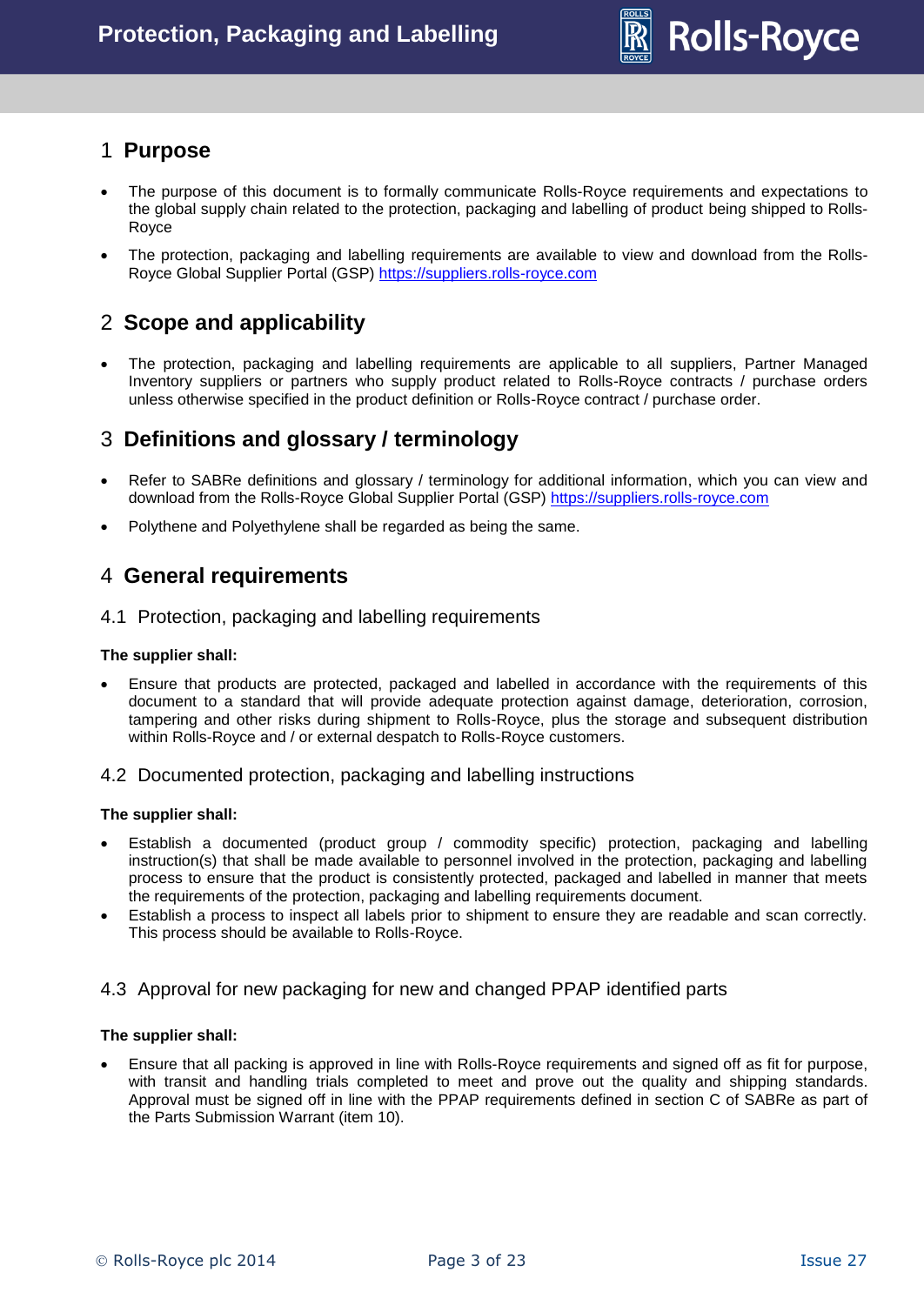

# <span id="page-3-0"></span>5 **Protection**

# <span id="page-3-1"></span>5.1 General product protection requirements

#### **The supplier shall:**

Provide adequate protection of the product against damage, deterioration, and corrosion.

# <span id="page-3-2"></span>5.2 Corrosion protection of metallic product

*This table provides the basic requirements for the corrosion protection of metallic product. Refer to relevant*  engineering standards shown on the product definition for further information related to corrosion protection of *metallic product.* 

| <b>Material</b>                                                                | <b>Corrosion Protection</b>                   |                                                         |  |  |
|--------------------------------------------------------------------------------|-----------------------------------------------|---------------------------------------------------------|--|--|
| Low alloy steel<br>12% Chromium steels                                         | Corrosion preventive oil                      | + Polythene film over wrap                              |  |  |
|                                                                                | VCI paper / film <sup>[1]</sup>               | + Polythene film over wrap<br>+ Non-absorbent container |  |  |
| Austenitic stainless steels<br>Nickel or Cobalt base alloys<br>Titanium alloys | No preservation required                      |                                                         |  |  |
| Aluminium alloys<br>Copper alloys                                              | Corrosion preventive oil (unpainted surfaces) | + Polythene film over wrap<br>+ Non-absorbent container |  |  |
| Magnesium alloys                                                               |                                               |                                                         |  |  |

*NOTE 1: VCI paper / film (Volatile Corrosion Inhibitor).*

*NOTE 2: Application of preservative materials shall be preceded by thorough cleaning of products to remove foreign objects from processing and handling, i.e., metal chips, abrasives, blasting grit, metal finishing compounds, fluxes, cutting fluids, lubricants, test fluids, moisture, fingerprints etc.*

# <span id="page-3-3"></span>5.3 Shipping caps, covers & plugs

#### **The supplier shall:**

- Establish appropriate precautions to prevent the ingress of foreign objects and contamination into components with orifices
- Ensure that shipping caps, covers and plugs are plastic (not rubber) and of sufficient flexibility so that cracking will not occur. Shipping caps, covers and plugs shall be push-on type and have broad flanges – Refer to ARP 5862 Shipping Caps, Covers and Plugs for further information
- Ensure that PVC Shipping caps, covers and plugs do NOT come into contact with titanium alloys under any circumstances.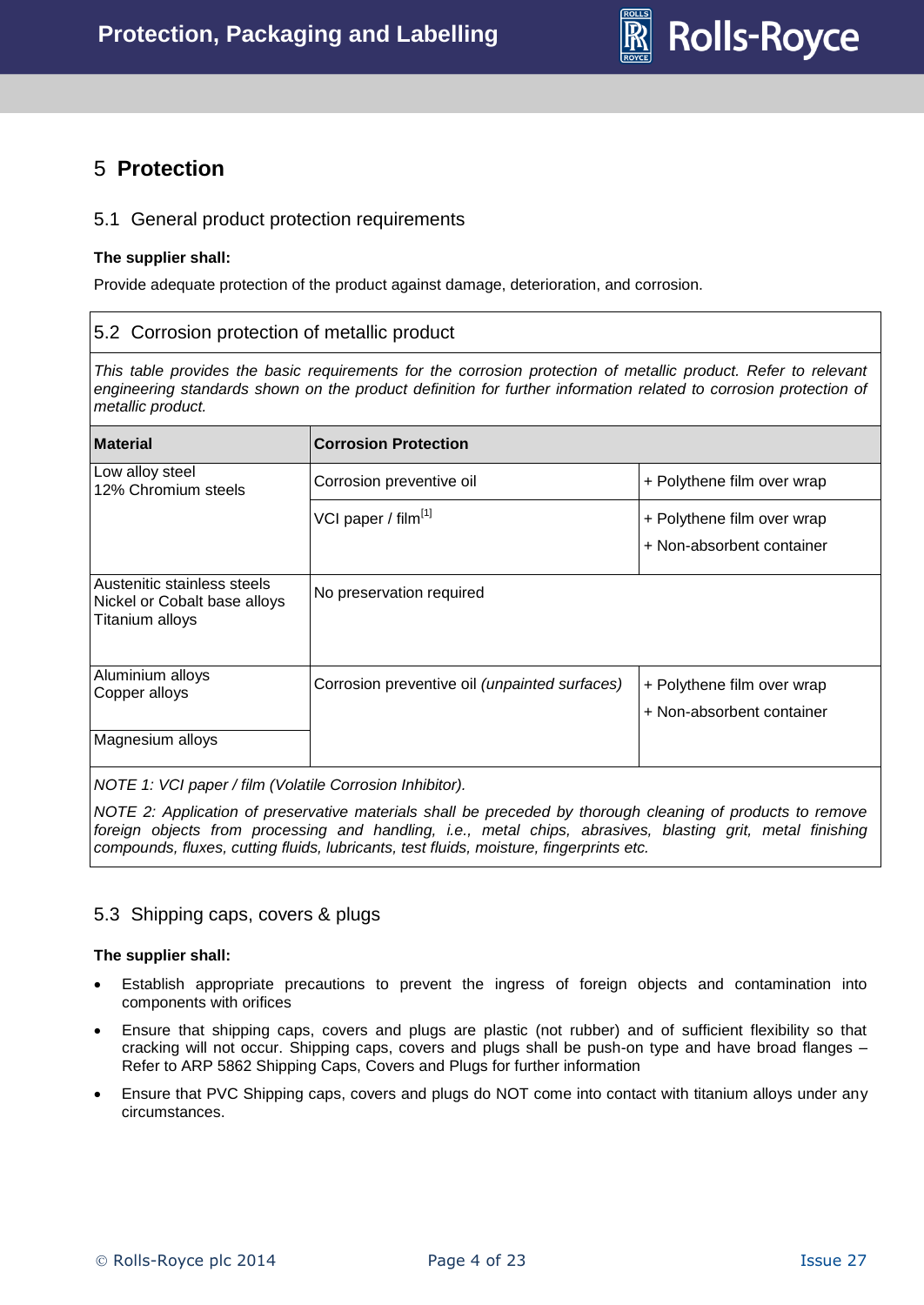

# <span id="page-4-0"></span>6 **Packaging**

# <span id="page-4-1"></span>6.1 General packaging requirements

### **The supplier shall:**

- Ensure that new, used and scrap product is NOT mixed in the same package
- Ensure that the product is packed in a manner that will allow the product to be removed from the packaging without damaging the product in the process.

# <span id="page-4-2"></span>6.2 Primary, secondary & tertiary packaging

### <span id="page-4-3"></span>6.2.1 Primary packaging – must have a packaging label (as described in section 7.4) attached

- *Primary packaging is the first level of packaging applied to the product and may include additional levels of packaging i.e. polythene film, carton, dunnage etc, where required.*
- *The purpose of primary packaging is to protect the product from damage, deterioration, corrosion during storage.*

#### **The supplier shall:**

- Ensure that the primary packaging provides the following:
	- $\triangleright$  A robust package to protect the product from damage, deterioration, corrosion during storage
	- $\triangleright$  Includes any protective materials (dunnage) where required
	- $\triangleright$  Is appropriate for the size, shape & weight of the product
- Establish a primary packaging standard for each product and use the same primary packaging standard for each shipment.

*NOTE: When the supplier uses a single container as the only level of packaging then the rules and requirements of both the primary & secondary packaging shall apply.* 

#### <span id="page-4-4"></span>6.2.2 Secondary Packaging – must have a packaging label (as described in section 7.4) attached

- *Secondary packaging is used to contain one or more primary packaged product.*
- *The purpose of secondary packaging is to protect the primary packaged product during shipment / delivery by road, sea or air from the supplier's premises to Rolls–Royce.*

#### **The supplier shall:**

- Ensure that the secondary packaging provides the following:
	- $\triangleright$  A robust package to protect the primary packaged product against damage, stacking, crushing, strapping, impact, careless or accidental handling and mechanical handling, during shipment
	- $\triangleright$  Includes any protective materials (dunnage) where required
	- $\triangleright$  Appropriate for the size, shape & weight of the product
	- $\triangleright$  Primary packages of the same part number / kit number.

*NOTE: When the supplier uses a single container as the only level of packaging then the rules and requirements of both the primary & secondary packaging shall apply.*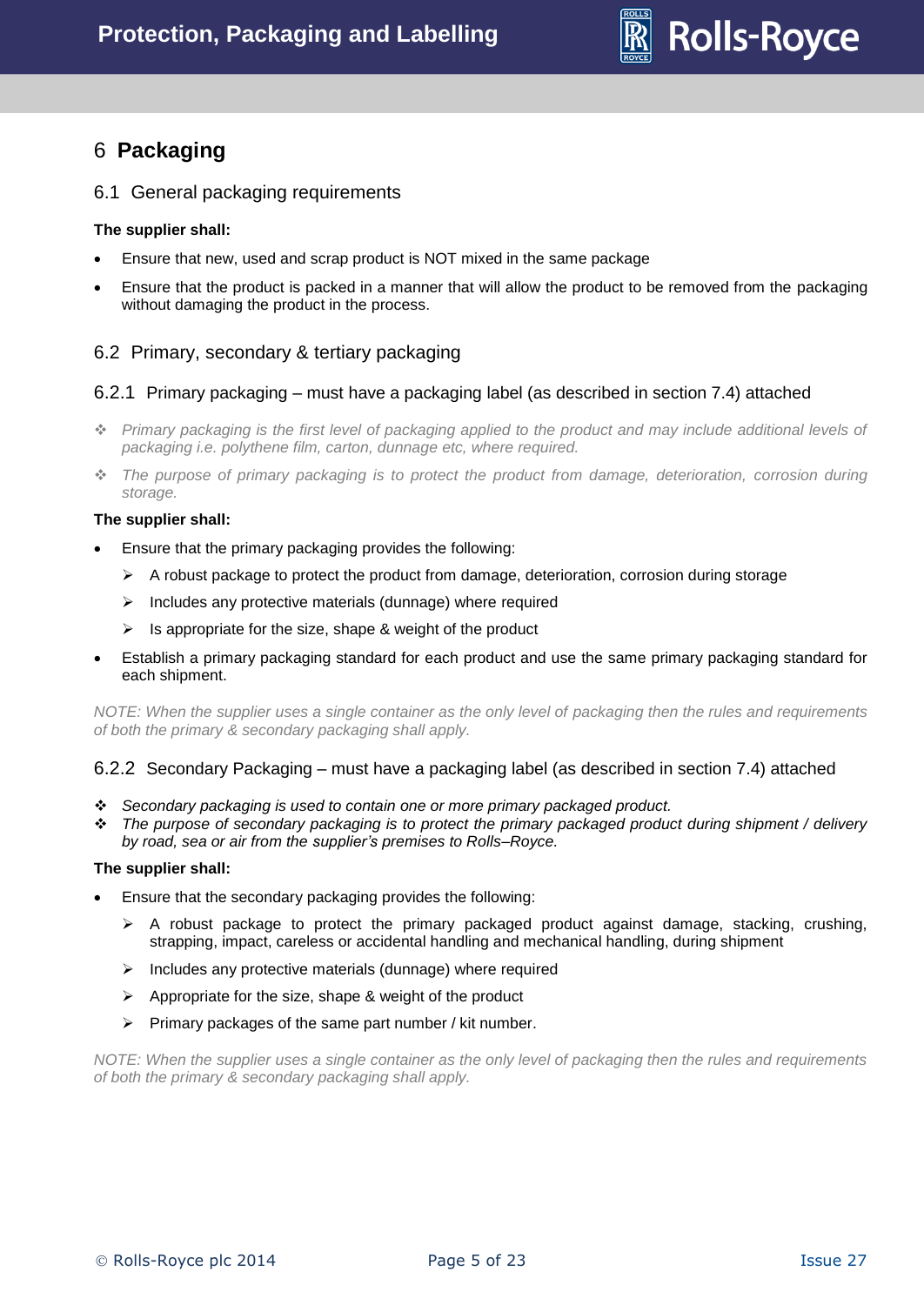

# <span id="page-5-0"></span>6.2.3 Tertiary Packaging – must have a packaging label (as described in section 7.4) attached

- *Tertiary packaging is the outermost level of packaging.*
- *The purpose of tertiary packaging is to consolidate multiple packages of secondary packaged product being shipped to the same delivery address.*
- *Tertiary packaging is limited to non-e-manifest suppliers.*

#### **The supplier shall:**

- Ensure that the tertiary packaging provides the following:
	- $\triangleright$  A robust package to protect the secondary packaged product against damage, stacking, crushing, strapping, impact, careless or accidental handling and mechanical handling, during shipment
	- $\triangleright$  Appropriate for the size, shape & weight of the product
	- $\triangleright$  A statement on the outside of the tertiary packaging of how many batches are contained within.

### <span id="page-5-1"></span>6.2.4 Individually packaged product [1 each]

#### **The supplier shall:**

- Ensure that products / part numbers are packaged separately / individually $^{[1]}$  (1 each)
- Ensure that product identified as `Critical'(refer to RRES90002) are packaged individually (1 each)
- Ensure that serialised products are packaged individually (1 each) with a correct label stating the serial number in text and barcode format (as described in section 7.4)

*NOTE 1: Individual packaging is NOT applicable when:*

- *Materials such as bar, sheet, tube, forgings, castings and partially machined components have no finished surfaces that may be susceptible to damage.*
- *When small light components are packed together (surface to surface contact) and will not cause any damage, deterioration or contamination.*
- *When written authority is given by the relevant Rolls-Royce receiving area.*

#### <span id="page-5-2"></span>6.3 Packaging material & dunnage

#### <span id="page-5-3"></span>6.3.1 General packaging material requirements

#### **The supplier shall:**

- Ensure that the packaging material will not contaminate the goods enclosed.
- Wherever possible, use packaging which allows the reclamation of mixed materials with the minimum of effort (e.g., avoiding the use of bonding systems that prevent separation of individual materials).
- Select packaging on the basis of its ease of recycling, if more than one packaging material satisfies the requirement for product protection.
- Ensure packaging is sufficient to prevent damage and preserve product integrity whilst also being minimised as far as is practicable to reduce waste.
- Make use of reclaimed or recycled packaging materials wherever possible.

*NOTE: The use of staples is only acceptable for packaging construction / reinforcement and must not be used for closing / sealing any openings.*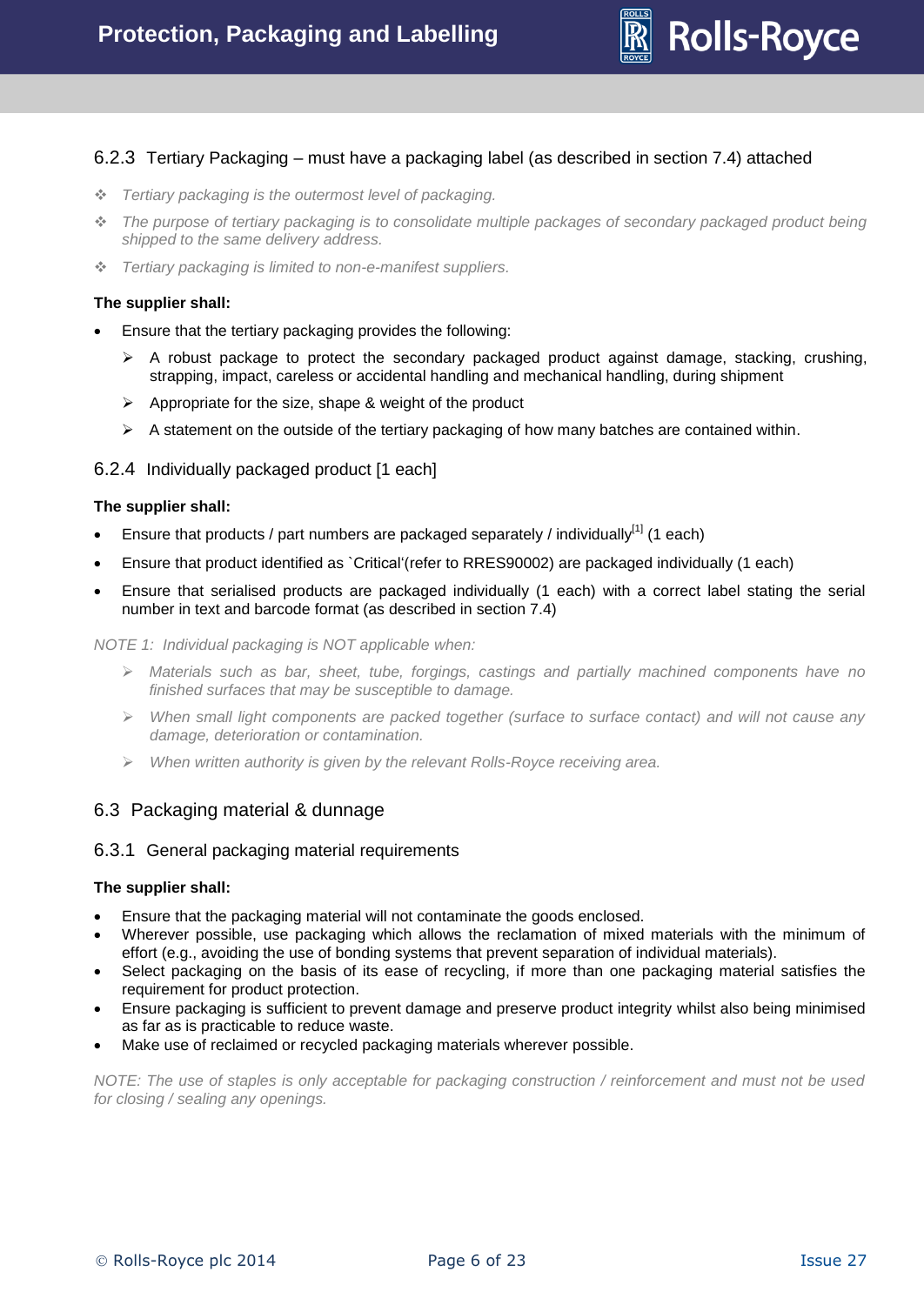

# <span id="page-6-0"></span>6.4 Dunnage

 *Dunnage is the materials used to provide adequate support, bracing and protection of product during shipment i.e. padding in a shipping container to prevent unnecessary movement of load.* 

#### **The supplier shall:**

- Use dunnage as necessary to provide adequate support, bracing and protection of product during shipment
- Wrap or bag the product to ensure that dunnage material does not come into direct contact with the product.

*NOTE 1: Prohibited dunnage materials are as follows:* 

- *Any material that may present a risk of being caught inside hollow components*
- *Polystyrene loose chippings*
- *Shredded paper / tissue paper.*

*NOTE 2: PVC shall NOT, in any circumstances, be used in contact with Titanium alloys.*

*NOTE 3: To facilitate reclamation / recycling, the supplier will ensure that dunnage materials are not to be mixed (when possible).*

# <span id="page-6-1"></span>6.5 Weight, size & shape of packages

#### **The supplier shall:**

- Ensure that the size, shape and weight of the packages used will not present difficulties to the normal handling
- Indicate the heaviest side of the package when the centre of gravity is off centre
- State the total weight in kilograms on the secondary / tertiary packaging adjacent to the associated release documentation. Total weight will be inclusive of packaging materials. Weight may be hand written using permanent marker in clear and legible text
- State the weight of each individual package when several individual packages are banded together, The total weight of all combined packages will be recorded adjacent to the release documentation and marked as total weight
- State the weight of primary packages that exceeds 10 KG (22 lbs).

#### <span id="page-6-2"></span>6.6 Pallets

#### **The supplier shall:**

- Ensure that when a package is physically too large or too heavy for safe manual handling it will be attached to a pallet base to enable mechanical handling
- Use pallets and bases that are in good condition
- Ensure that packages do not overhang the edges of the pallet base
- Ensure that the pallet material is suitable to carry the product load during transit and storage.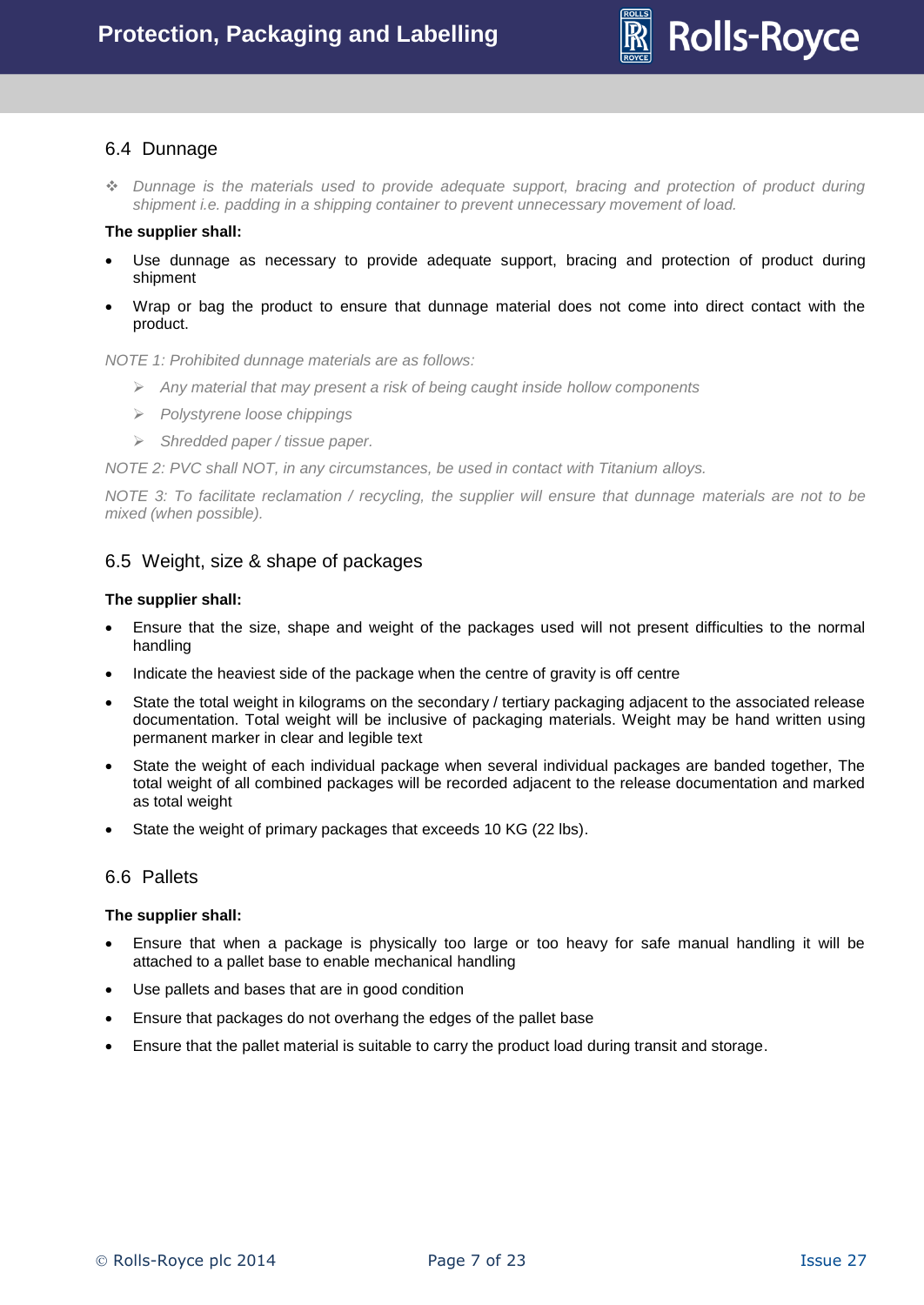

# <span id="page-7-0"></span>6.7 Exceptionally large or heavy items / loads

 *Exceptionally large or heavy items / loads are defined as having the largest dimension of either height, width or length in excess of 2.5metres (98.4 inches), or weight in excess of 3000kgs (3 tonnes or 3.307 tons).*

#### **The supplier shall:**

- Ensure the safe delivery and handling of exceptionally large or heavy items / loads
- Ensure that exceptionally large or heavy items / loads will only be delivered to Rolls-Royce to either:
	- $\triangleright$  A pre-defined packaging and handling specification formally agreed by the Rolls-Royce receiving site
	- $\triangleright$  Prior one-off agreement by the Rolls-Royce receiving site to accept a delivery to a specifically defined packaging and handling specification
	- $\triangleright$  The Rolls-Royce Business Unit purchase department placing the order has arranged contact with the supplier and the receiving Rolls-Royce site - as / where applicable.

### <span id="page-7-1"></span>6.8 Reusable containers

*Reusable containers may be introduced by Rolls-Royce that is managed by an inbound collection service.*

#### **The supplier shall:**

- Ensure that reusable containers are fit for purpose. The supplier shall contact the Rolls-Royce packaging service provider when a reusable container has been deemed to be unfit for purpose
- Store Rolls-Royce supplied re-usable containers indoors at all times. The minimum requirement is undercover, in a shelter, protected by three sides, a roof, and not in standing water
- Ensure that reusable containers are NOT used to deliver any product other than those designated and labelled on the container.
- Each supplier to have a process for removing old labels before reusing packaging

#### <span id="page-7-2"></span>6.9 Plastic banding

#### **The supplier shall:**

Use plastic banding to package products *(when applicable)* – Metal banding shall not be used.

*NOTE: Banding of multiple packages is not permitted where method of transportation to the delivery destination will include airfreight unless each individual package has release documentation and a receipt label attached (Not applicable to raw materials, forgings, castings etc).*

# <span id="page-7-3"></span>6.10 Drop test

*This process is only applicable to Rolls-Royce Aerospace contracts / purchase orders.*

#### **The supplier shall:**

- Ensure that the secondary / tertiary / outer packaging capable of withstanding the following conditions without damage and/or subsequent deterioration of the product contained within:
	- $\triangleright$  For packages up to 10 kg A drop of 90 cm
	- $\triangleright$  For packages between 10 and 50 kg A drop of 60 cm
	- For packages above 50 kg An end drop of 60 cm or through 10 $^{\circ}$ , whichever is lower. A horizontal impact of 2.5 m per second.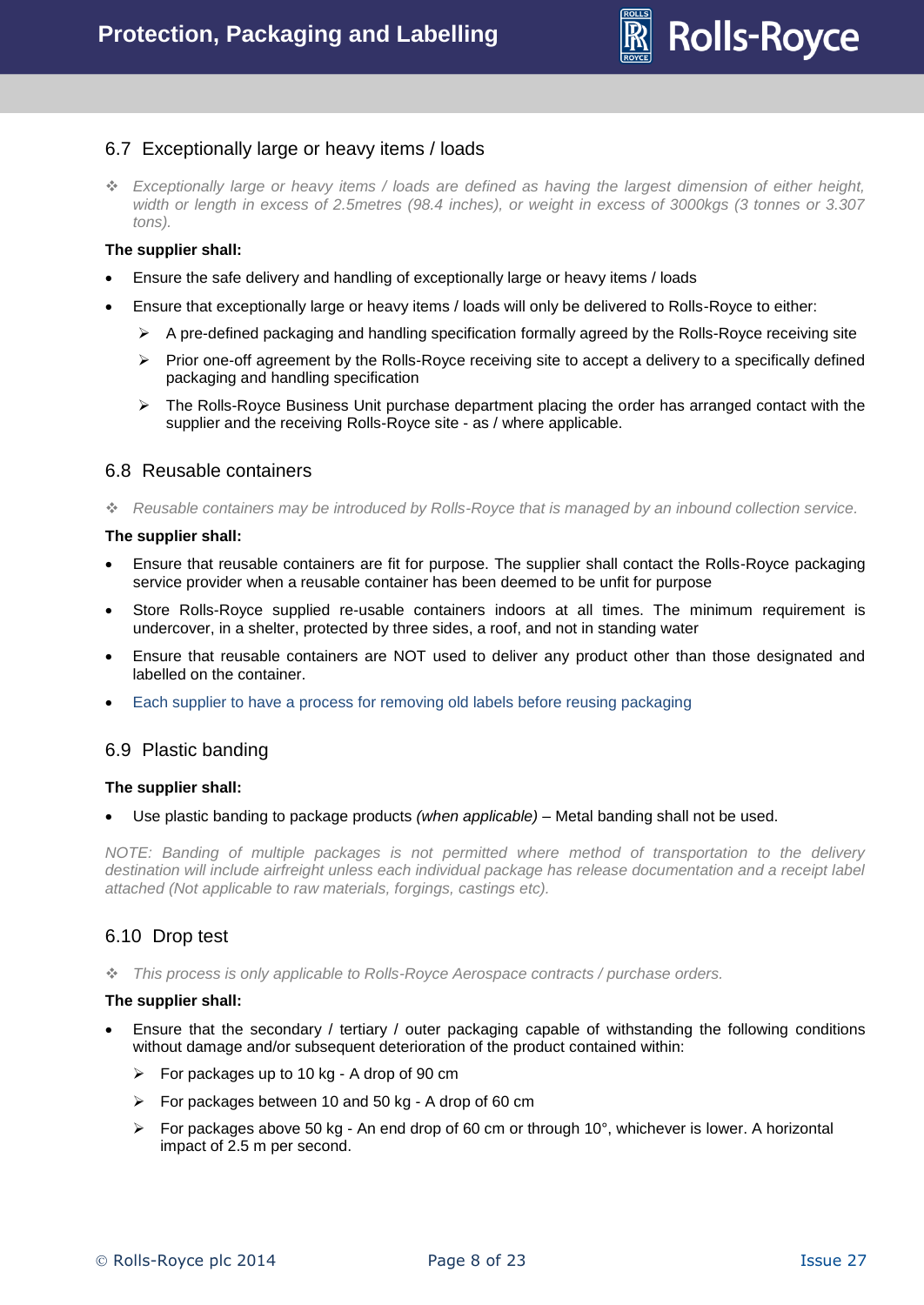

# <span id="page-8-0"></span>7 **Labelling**

### <span id="page-8-1"></span>7.1 General labelling requirements

#### **The supplier shall:**

- Ensure that products are labelled to a standard that will provide adequate identification and traceability of the product. The supplier shall ensure that products and packages are labelled in accordance with the two basic categories i.e. packaging label [\(see 7.4\)](#page-4-3), receipt labels [\(see 7.5\)](#page-11-0)
- $\bullet$  Use kit labels [\(see 7.6\)](#page-12-1) and concession labels [\(see 7.7\)](#page-13-0) when applicable.

### <span id="page-8-2"></span>7.2 1-D Bar code standards for all labels

#### **The supplier shall:**

- Ensure that bar-code symbology to code 128 (preferred) to ISO/ IEC 15417 symbology specification, or code 39 to ISO / IEC 16388 is used and is legible / readable
- Ensure that all human-readable identification (text) associated with the bar-code markings has a height equal to or greater than 2.0 mm and can be read clearly without magnification
- Ensure that the human readable identification is positioned anywhere above or below the bar-code providing that the "quiet zone" is not invalidated
- Ensure that the human readable interpretation is contained in a one line string of characters
- Ensure that the height of bar is 5mm minimum, but where space is limited, 3 mm minimum is acceptable.



# <span id="page-8-3"></span>7.3 Text Element Identifiers (TEI) for all Labels

#### **The supplier shall:**

 Ensure that the text element identifiers (see section 7.4.3 for acceptable TEIs) are used to identify the text being read. The TEI shall consist of the characters followed by a space. The bar code, when read, must display exactly the human readable text - including the 'TEI'.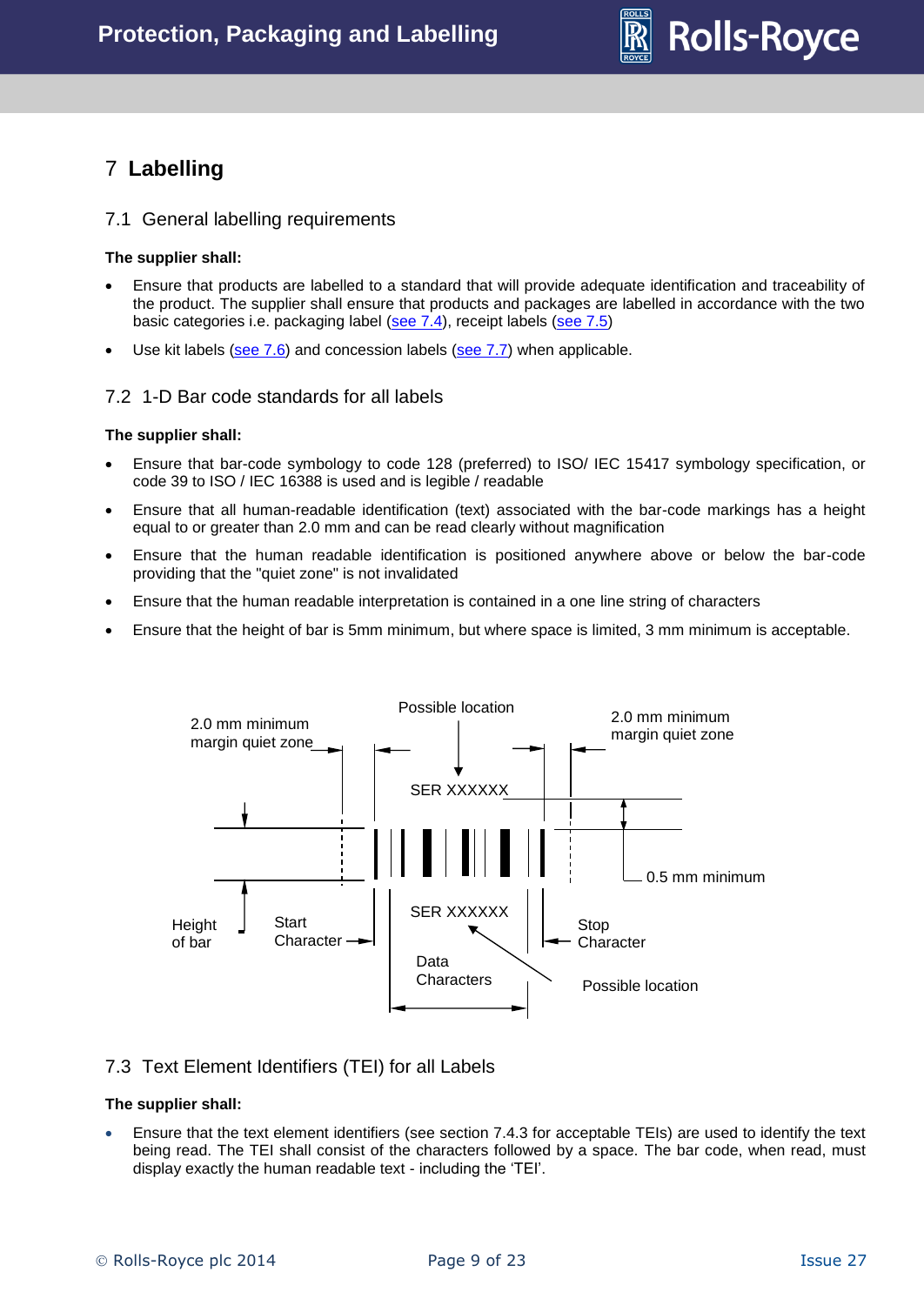

# <span id="page-9-0"></span>7.4 Packaging label

<span id="page-9-1"></span>7.4.1 Packaging label information

# **The supplier shall:**

Ensure that the packaging labels are attached to all layers of packaging.



*NOTE: See [7.4.2](#page-4-3) for packaging label Information that shall be included on the label as a basic (minimum) requirement and / or when applicable.*

# <span id="page-9-2"></span>7.4.2 Colour coded strip

# **The supplier shall:**

• Include a colour coded strip to signify the year of preservation and packaging of metallic components and parts containing metallic components (Refer to RPS 367).

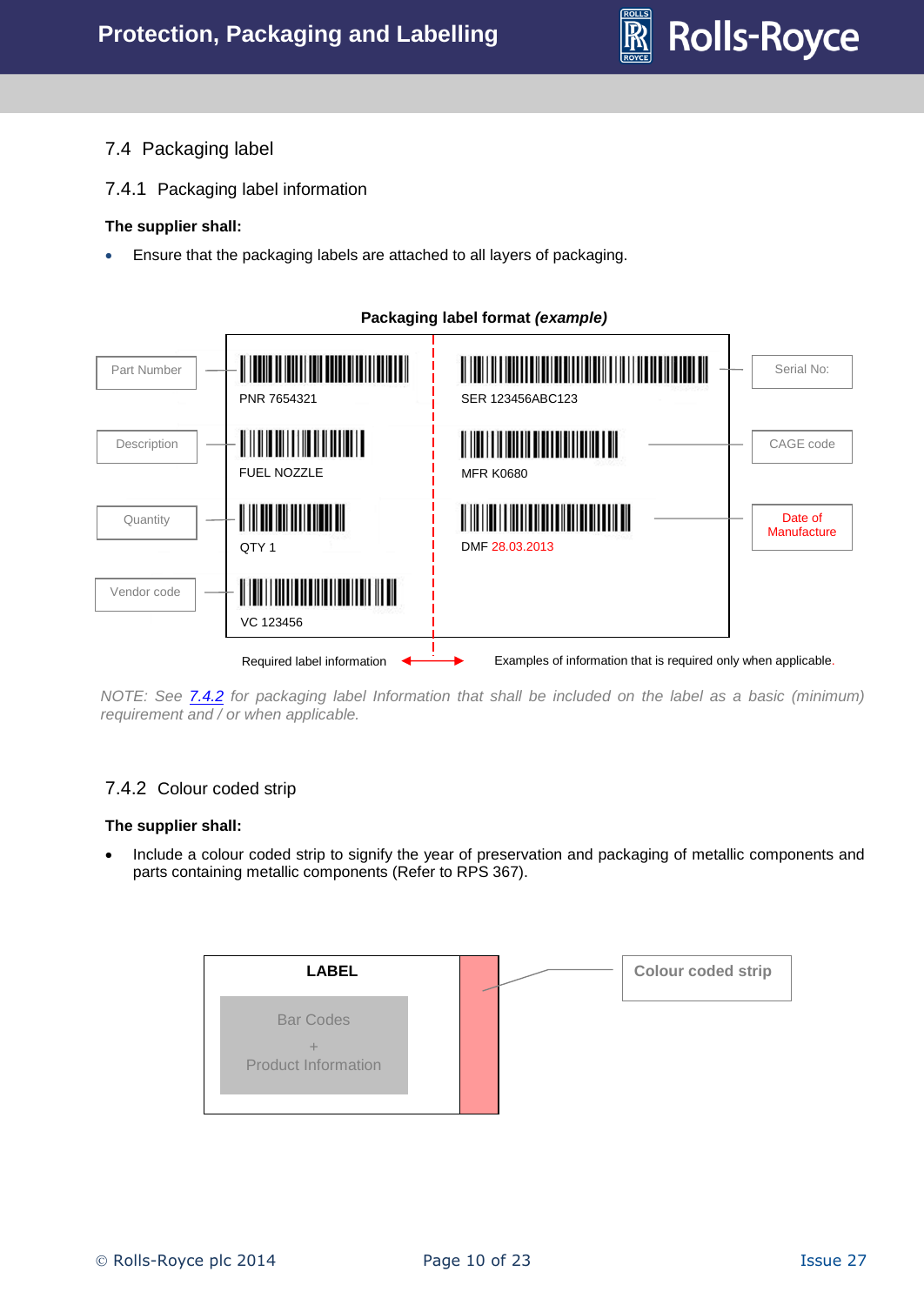

# <span id="page-10-0"></span>7.4.3 Packaging label requirements

| The supplier shall:                                                                                                                                             |                                                                                                                                                                                                                                                                                                                                                                                                                                                                                                                               | Required   | When       |
|-----------------------------------------------------------------------------------------------------------------------------------------------------------------|-------------------------------------------------------------------------------------------------------------------------------------------------------------------------------------------------------------------------------------------------------------------------------------------------------------------------------------------------------------------------------------------------------------------------------------------------------------------------------------------------------------------------------|------------|------------|
|                                                                                                                                                                 | Include the following packaging label Information as a basic (minimum) requirement<br>and / or when applicable.                                                                                                                                                                                                                                                                                                                                                                                                               |            | Applicable |
|                                                                                                                                                                 | <b>PNR - Part Number –</b> Part Number is the identity for the subject part,<br>assembly or material item and is specified on the Rolls-Royce purchase order.<br>Data format is PNR [space], followed by the part number + barcode.                                                                                                                                                                                                                                                                                           | $\sqrt{ }$ |            |
|                                                                                                                                                                 | <b>Description -</b> Data format is the description of the product i.e. key words taken<br>from the component definition + barcode (barcode is optional).                                                                                                                                                                                                                                                                                                                                                                     | $\sqrt{}$  |            |
| Barcode<br>$\ddot{}$<br>Text                                                                                                                                    | <b>QTY</b> – Quantity refers to the total quantity of items (e.g. 1, 5, 10, 100)<br>contained within the package. Data format is QTY [space] followed by the total<br>number of items + barcode. The unit of measure e.g. sets, rolls, kg/lbs, meters,<br>feet etc) are only required when applicable.                                                                                                                                                                                                                        | N          |            |
|                                                                                                                                                                 | VC - Vendor Code - Non-serialised parts only - Data format is VC [space]<br>followed by the supplier vendor code + barcode. (Allocated by Rolls-Royce).<br>SPL supplier identification code can be used as an alternative - Data format is<br>SPL [space] followed by the supplier code + barcode. Local Service Providers<br>(LSP) do not have to provide traceable vendor code or SPL information.                                                                                                                          | $\sqrt{}$  |            |
|                                                                                                                                                                 | SER - Serial Number - The Serial number is required on the label if the part is<br>serialised, as instructed by the engineering component definition e.g. drawing /<br>Rolls-Royce technical specification, Data format is SER [space] followed by the<br>unique serial number and barcode.                                                                                                                                                                                                                                   |            | V          |
|                                                                                                                                                                 | MFR - Manufacturer - When identified on the engineering component<br>definition as 'CAGE' or 'MFR', the five characters Commercial and government<br>entity (CAGE) code is required. This identifies the organization controlling the<br>design and part number assignment of the product. Data format is MFR<br>[space] followed by the five digit manufacturers code + barcode (refer to<br>relevant Engineering standards shown for CAGE code guidance and<br>applicability).                                              |            |            |
|                                                                                                                                                                 | <b>DMF - Date of Manufacture - The Date of Manufacture is only required when</b><br>identified on the engineering component definition, purchase order instructs<br>the requirement, or the item has a shelf-life. This must be the date the life-<br>limiting process was completed (e.g., etch date / cure date / manufacture<br>date). Data format is DMF [space], followed by day, month and year separated<br>by a period (i.e., DD.MM.YYYY) + barcode. Cure dated parts must state the<br>material group (A, B, X etc.) |            |            |
| <b>Colour coded strip</b> to signify the year of preservation / packaging of metallic<br>components and parts containing metallic components (Refer to RPS 367) |                                                                                                                                                                                                                                                                                                                                                                                                                                                                                                                               |            |            |
| 2D Barcode (Data Matrix) shall be included when instructed by contract and/or the<br>engineering component definition (e.g. RRES90003).                         |                                                                                                                                                                                                                                                                                                                                                                                                                                                                                                                               |            |            |
| Precautionary use data e.g. Hazardous material.                                                                                                                 |                                                                                                                                                                                                                                                                                                                                                                                                                                                                                                                               |            |            |
|                                                                                                                                                                 |                                                                                                                                                                                                                                                                                                                                                                                                                                                                                                                               |            |            |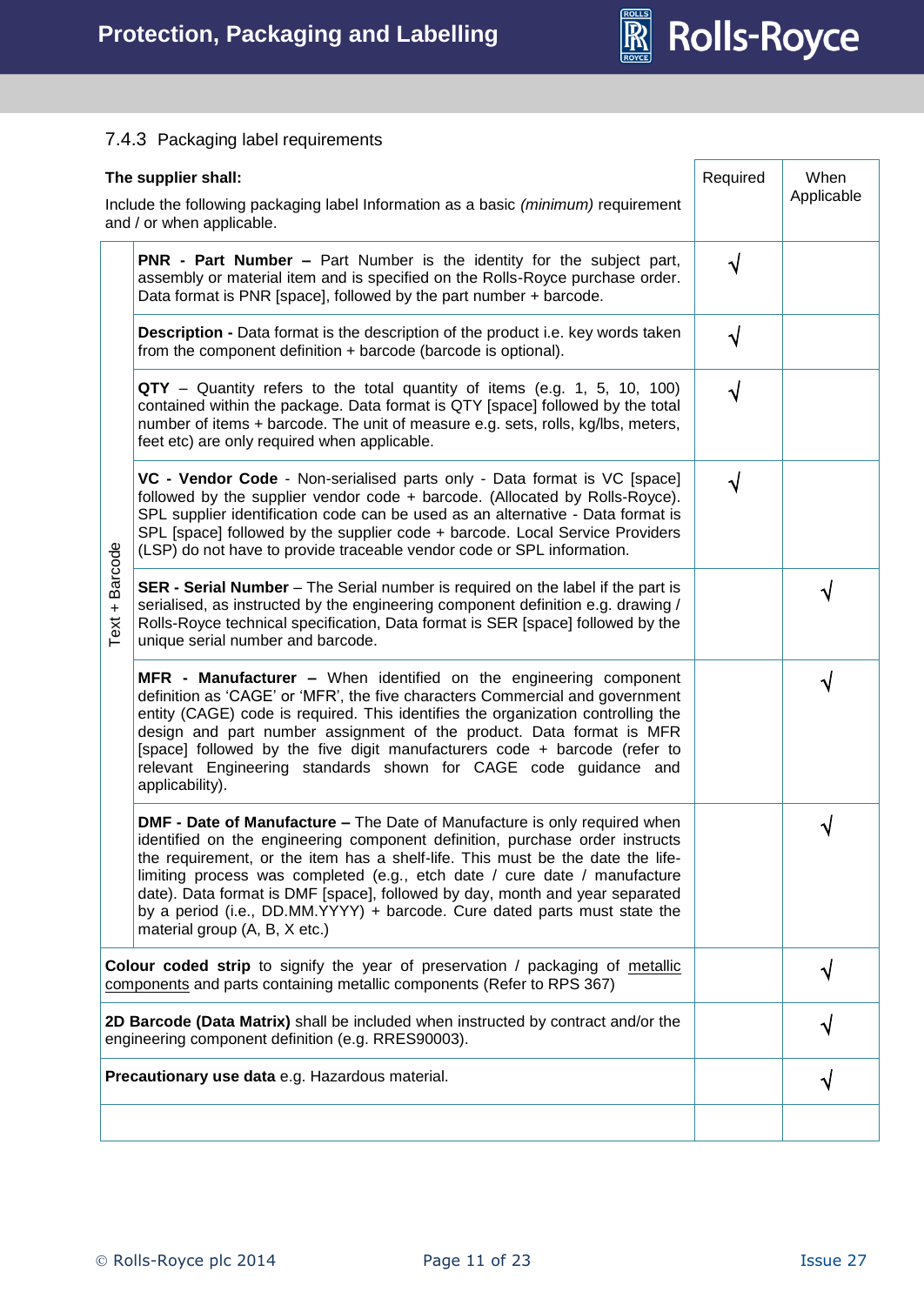

# <span id="page-11-0"></span>7.5 Receipt label

*The receipt label has a standard format designed to permit fast processing of receipts using bar-codes.* 

#### **The supplier shall:**

- Attach a receipt label as specified within two categories as follows:
	- Receipt label: e-manifest suppliers attached to the secondary packaging (see  $7.5.1$ )
	- $\triangleright$  Receipt label: non e-manifest suppliers attached to the secondary packaging [\(see 7.5.2\)](#page-12-0).

**The requirements of section 7.5 are not applicable to Rolls-Royce Repair & Overhaul business.**

#### <span id="page-11-1"></span>7.5.1 Receipt label (E-Manifest)

*E-manifest is a global collection service between the supplier, logistics provider and Rolls-Royce.* 

#### **The supplier shall:**

- Ensure that a receipt label is attached in a prominent position on the outside of the secondary packaging (only one receipt label per total batch, not per box)
- Ensure that a duplicate copy of the receipt label is attached to the reverse side of the release documentation [\(see 7.8\)](#page-13-1).



Batches containing critical parts (RRES90002), the e-manifest receipt label shall be identified as a "**Y "(Yes).** Batches that do not contain critical parts the e-manifest bar code label shall be identified as "**N" (No).**

*NOTE 1: Each e-manifest label will have a unique numerical sequence i.e. a sequential number that must not be used more than once on the same collection day. This number MUST be 3 digits in length.*

*NOTE 2: The 1-D bar-coded elements required on the receipt label will comply with the standards defined in section 7.2.*

**The requirements of Section 7.5.1 are not applicable to Rolls-Royce Repair & Overhaul business.**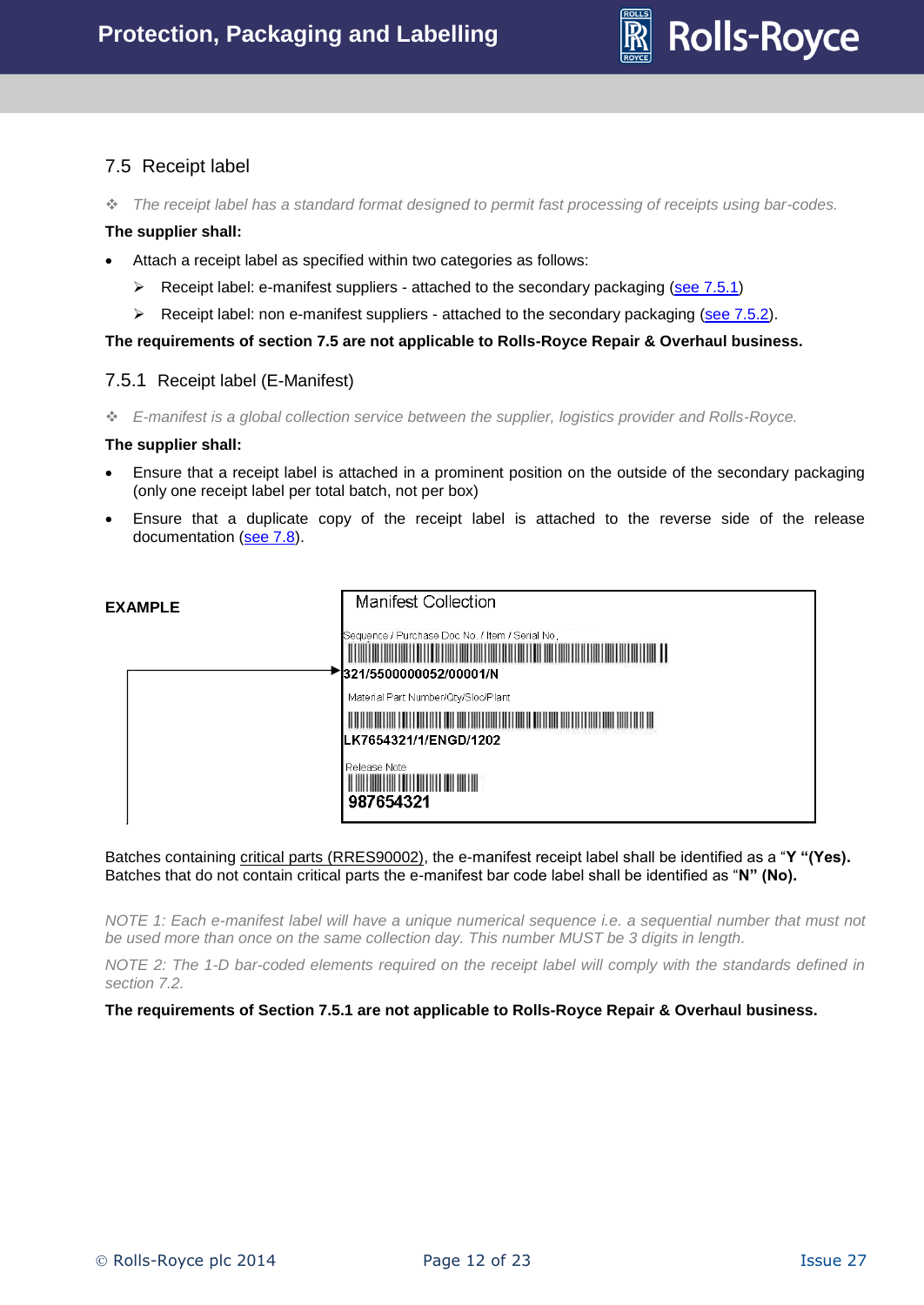

### <span id="page-12-0"></span>7.5.2 Receipt label (non-E-Manifest)

#### **The supplier shall:**

- Ensure that a copy of the receipt label is attached in a prominent position on the outside of the secondary packaging (only one receipt label per total batch, not per box).
- Ensure that a duplicate copy of the receipt label is attached to the reverse of the release documentation [\(see 7.8\)](#page-13-1).

#### **Example**



NOTE: The 1-D bar-coded elements required on the receipt label will comply with the standards defined in section  $7.2$  and  $7.3$ .

#### <span id="page-12-1"></span>7.6 Kit labels

#### <span id="page-12-2"></span>7.6.1 Kit label requirements

| See section 8 - "Kits" |                                                                                                                                                                                                                                              |
|------------------------|----------------------------------------------------------------------------------------------------------------------------------------------------------------------------------------------------------------------------------------------|
| Kit number:            | Alpha numeric format                                                                                                                                                                                                                         |
| Bar code (Kit number)  | Standard format (see 7.2 and 7.3).                                                                                                                                                                                                           |
|                        | Note: Where a kit uses multiple boxes, the bar code is only required on Box<br>1; subsequent boxes shall not to have a bar code identifier. Each box must<br>have a label listing the serial numbers of all serialised parts within the box. |
| Box:                   | To display the number of boxes that makes up a kit.<br>1 of 1 where only 1 box makes a kit.<br>1 of 2, 2 of 2 etc where multiple boxes make up a kit.                                                                                        |
| Weight:                | See 6.4                                                                                                                                                                                                                                      |
|                        | Kit label (Example)                                                                                                                                                                                                                          |

KN 1234567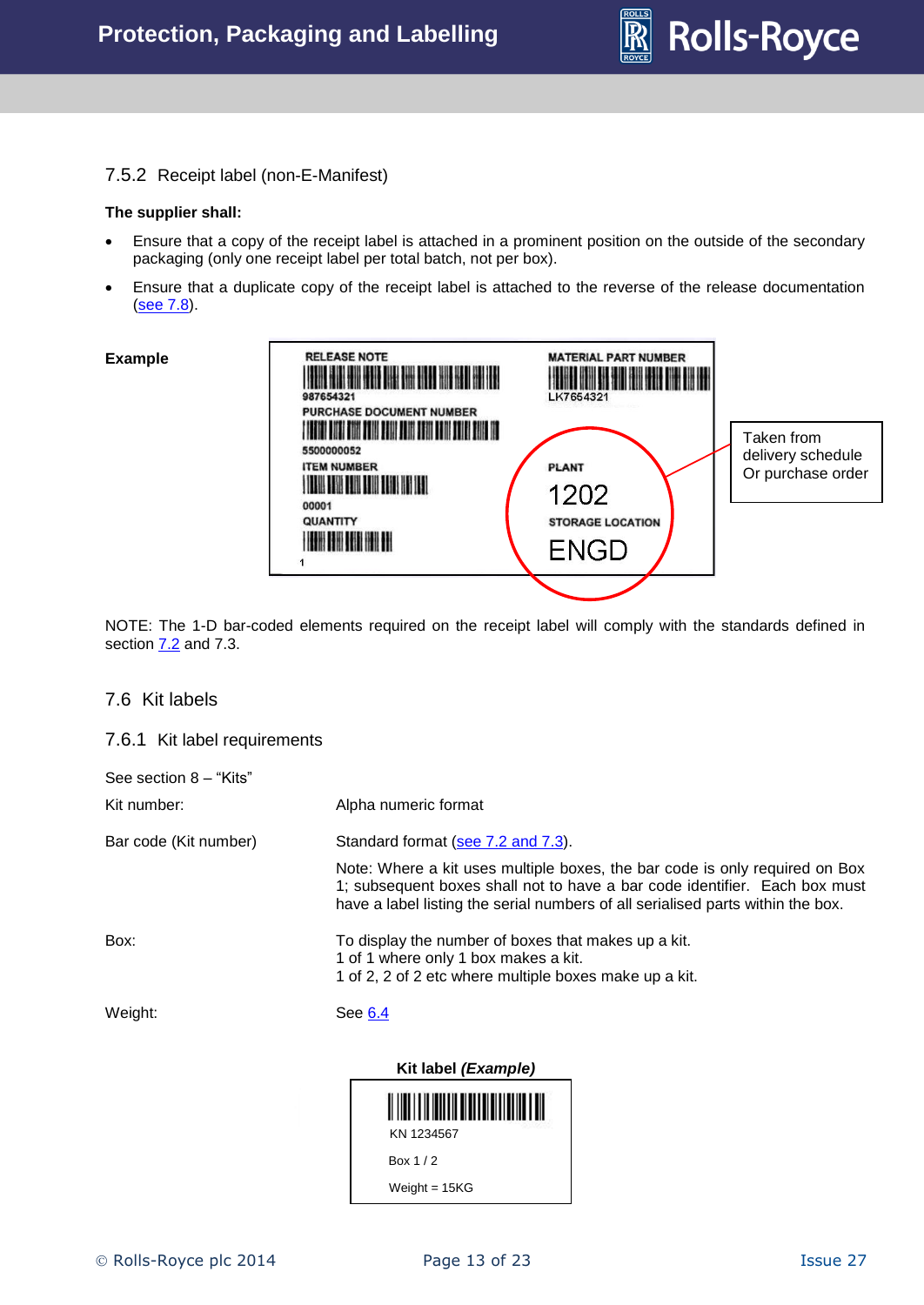

# <span id="page-13-0"></span>7.7 Concession labels

#### **The supplier shall:**

 Ensure that the concession label is attached to the primary, secondary and tertiary packaging of parts subject to concession in accordance with SABRe non-conformance control and SABRe release documentation.

#### <span id="page-13-1"></span>7.8 Labelling information for release documentation

#### **The supplier shall:**

- Refer to SABRe release documentation for details of the information to be stated on the release documentation
- Ensure that a receipt label is attached to the reverse of the release documentation
- Ensure that all information provided with the product e.g. labels, release documentation, references on the packaging etc., is stated in English unless otherwise authorised by the Rolls-Royce region receiving the goods
- Enclose the release documentation in a document wallet and attach to the outside of the secondary packaging
- Include the information related to serialised parts with each batch of serialised parts or kit containing serialised parts as applicable. This information will be supplied either as a label or labels attached to the reverse of the release documentation or a list of serial numbers (text + barcode) as appropriate [\(see 7.2](#page-8-2) to [7.4\)](#page-9-0)
- Enclose a copy of the First Article Inspection Report (FAIR) approval document in separate document wallet attached to the outside of the secondary packaging. The FAIR document wallet shall be clearly identified 'FAIR'. Where the size of FAIR documents makes it impractical to use the document wallet, the wallet shall contain a copy of the signed FAIR Approval Form only. In such cases the document wallet shall be clearly endorsed 'FAIR enclosed within packaging' with the completed FAIR documents being placed in the container for ease of access (preferred), or clearly endorsed 'FAIR shipped separately'
- Enclose a copy of customs documentation (when exporting a product) in a documentation wallet clearly identified as `customs documentation'
- State the country of origin on the secondary / tertiary packaging (when exporting a product).

#### <span id="page-13-2"></span>7.9 Labelling requirements for shipments containing multiple serial numbers

Where multiple serialised parts are supplied in one container, the serial number information must be on all layers of packaging (excluding dunnage):

- Outer packaging for delivery
- Shelf packaging for storage
- Individual part packaging for individual part sales (e.g. turbine blades)

#### **The supplier shall:**

 Provide a 1-D barcode for each serial number, accompanied by man-readable text. The serial number information on the outer packaging can be supplied as a label or multiple sheets **if a label is not practicable (e.g. if the surface of the package is too small to support multiple labels). These sheets must be securely attached to the packaging in a separate document wallet from the Certificate of Conformance. The serial numbers on the label shall be in the same format as that shown in section 7.4.1.**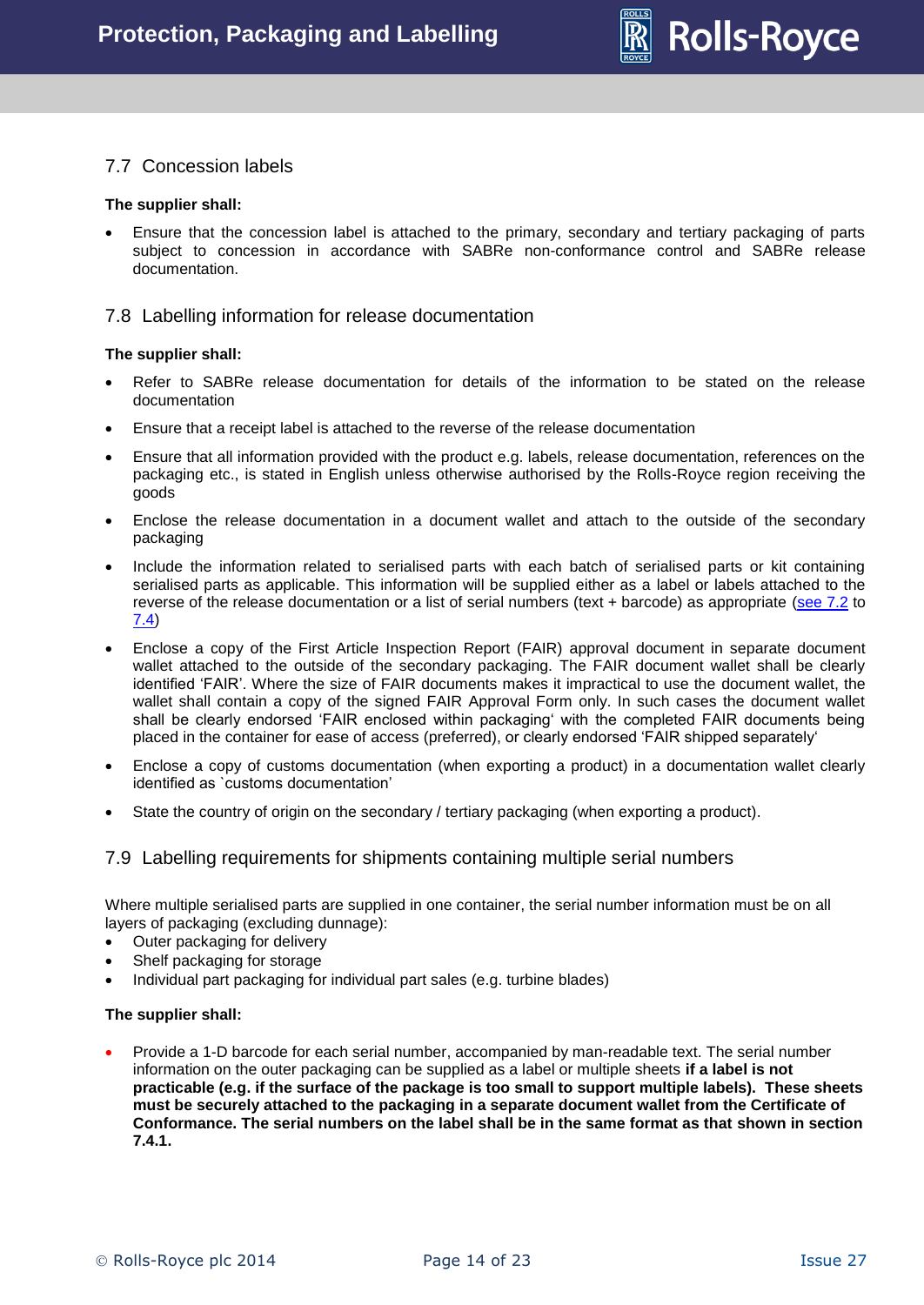

# <span id="page-14-0"></span>8 **Commodity Specific Packaging**

| <b>Commodity Category</b>                                                            | <b>First Level</b><br><b>Packaging</b>                                                                                                                                                                                                                                                                                                                                                                                                                                                                                                                                                                                                                                                                                                                            | <b>Dunnage</b>                                                                                                                                               | <b>Primary / Secondary</b><br>Packaging                                     |  |
|--------------------------------------------------------------------------------------|-------------------------------------------------------------------------------------------------------------------------------------------------------------------------------------------------------------------------------------------------------------------------------------------------------------------------------------------------------------------------------------------------------------------------------------------------------------------------------------------------------------------------------------------------------------------------------------------------------------------------------------------------------------------------------------------------------------------------------------------------------------------|--------------------------------------------------------------------------------------------------------------------------------------------------------------|-----------------------------------------------------------------------------|--|
| Accessories / Ancillaries                                                            | Polythene<br>Leak-proof<br>bag                                                                                                                                                                                                                                                                                                                                                                                                                                                                                                                                                                                                                                                                                                                                    | See 6.3                                                                                                                                                      | Container/ Carton                                                           |  |
| Fuel<br>Gear<br>Вох,<br>(e.g.,<br>Pump, Sensors etc.).                               | Additional Information:                                                                                                                                                                                                                                                                                                                                                                                                                                                                                                                                                                                                                                                                                                                                           |                                                                                                                                                              |                                                                             |  |
|                                                                                      | Protection: Accessories shall be inhibited when necessary to achieve the<br>agreed shelf life. Openings shall be sealed to prevent leakage of fluids from<br>within the unit and / or entry to foreign matter. Protection shall be made to guard<br>external features of the unit against damage as required.                                                                                                                                                                                                                                                                                                                                                                                                                                                     |                                                                                                                                                              |                                                                             |  |
|                                                                                      | Caps, covers and plugs must be physically unable to pass into the unit so that<br>they cannot be inadvertently left in situation. Any part of the blank (e.g. sealing<br>gasket, 'O' rings, etc.) shall be such that they remain attached to the protective<br>blank and do not break on normal removal or enter into the unit. They shall be<br>free of cavities that could cover foreign objects and release them into the<br>accessory after being fitted. In addition, they shall be of distinctive appearance,<br>being dissimilar in colour to the accessory and shall be clearly identified (e.g.<br>'Transportation Blank').<br>All protective fittings shall be defined by the supplier's Drawing Introduction<br>Sheet (DIS) / Master Parts List (MPL). |                                                                                                                                                              | Packaging: The supplier shall ensure that the packaging prevents the damage |  |
|                                                                                      |                                                                                                                                                                                                                                                                                                                                                                                                                                                                                                                                                                                                                                                                                                                                                                   | or deterioration of the product. Specific requirements concerning the method of<br>protecting and packaging shall be defined and instructed by the supplier; |                                                                             |  |
|                                                                                      | <b>Containers:</b> All accessories shall be packed in a leak-proof Polythene bag and<br>placed within the appropriate external container. The design of the container<br>shall be such that no damage to nor change of calibration of the unit shall result<br>from dropping the container.                                                                                                                                                                                                                                                                                                                                                                                                                                                                       |                                                                                                                                                              |                                                                             |  |
| <b>Annulus Fillers</b>                                                               | Polythene Bag                                                                                                                                                                                                                                                                                                                                                                                                                                                                                                                                                                                                                                                                                                                                                     | <b>Bubble Wrap</b>                                                                                                                                           | Carton                                                                      |  |
| Asbestos or Asbestos<br><b>Containing Materials Which</b><br>can produce Dust during | Polythene Bag                                                                                                                                                                                                                                                                                                                                                                                                                                                                                                                                                                                                                                                                                                                                                     | <b>Bubble Wrap</b>                                                                                                                                           | Carton                                                                      |  |
| Handling or Transport                                                                | Additional Information:                                                                                                                                                                                                                                                                                                                                                                                                                                                                                                                                                                                                                                                                                                                                           |                                                                                                                                                              |                                                                             |  |
|                                                                                      | Coat with a Film of Silicone Resin or Rubber. Pack as single items in Polythene<br>Bag and Seal. Attach Asbestos Warning Label Pack in Quantities Specified on<br>Order. Overwrap with Polythene and Attach Asbestos Warning Label.                                                                                                                                                                                                                                                                                                                                                                                                                                                                                                                               |                                                                                                                                                              |                                                                             |  |
| Asbestos Containing<br>Materials, Firmly Bonded<br>with Rubber or Resin              | <b>Pack in Quantities</b><br>specified on order.<br>overwrap with<br>Polythene and attach<br>asbestos warning label                                                                                                                                                                                                                                                                                                                                                                                                                                                                                                                                                                                                                                               | <b>Bubble Wrap</b>                                                                                                                                           | Carton                                                                      |  |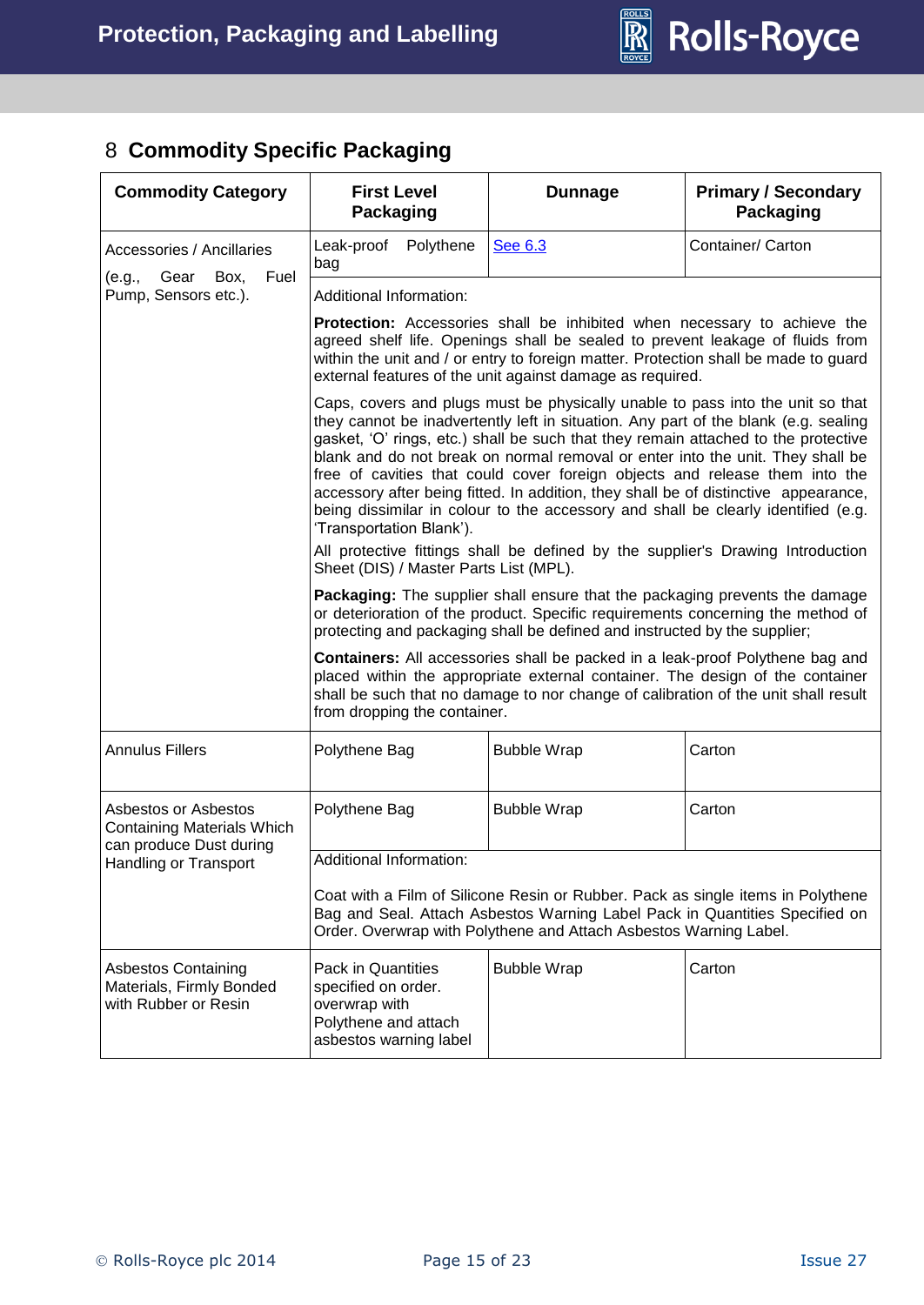

| <b>Commodity Category</b>                                   | <b>First Level</b><br>Packaging                                                                                                                                                                                                                         | <b>Dunnage</b>                                               | <b>Primary / Secondary</b><br>Packaging                                                            |  |
|-------------------------------------------------------------|---------------------------------------------------------------------------------------------------------------------------------------------------------------------------------------------------------------------------------------------------------|--------------------------------------------------------------|----------------------------------------------------------------------------------------------------|--|
|                                                             |                                                                                                                                                                                                                                                         |                                                              |                                                                                                    |  |
| Ball / Roller Bearings<br>&<br><b>Spare Roller Elements</b> | Bag made from heat<br>plasticised<br>sealed,<br>PVC sheet.                                                                                                                                                                                              | Carton / Container<br>See 6.3                                |                                                                                                    |  |
| <b>Burner Parts /Assemblies</b>                             | Polythene film / bag                                                                                                                                                                                                                                    | Polythene<br>Foam<br>or<br><b>Bubble Wrap</b>                | Carton                                                                                             |  |
| Castings                                                    | As Received                                                                                                                                                                                                                                             | Industry<br>standard<br>practices<br>shall<br>be<br>adopted. | Industry<br>standard<br>practices<br>shall<br>be<br>adopted.                                       |  |
|                                                             | <b>Additional Information:</b>                                                                                                                                                                                                                          |                                                              |                                                                                                    |  |
|                                                             | Castings do not require corrosion protection and normal industry standard<br>practices shall be adopted except for castings made from magnesium alloys or<br>non-corrosion resistant alloys where appropriate corrosion protection shall be<br>applied. |                                                              |                                                                                                    |  |
|                                                             | Castings with fully / partially machined or finished surfaces that may be<br>susceptible to damage shall be packaged in a manner that will prevent<br>damage, deterioration or corrosion.                                                               |                                                              |                                                                                                    |  |
| (Aluminum<br>Casings<br>&<br>Magnesium)                     | Polythene film / bag                                                                                                                                                                                                                                    | Fibre-board Furniture or<br><b>Bubble Wrap</b>               | Wood or Plywood Case<br>or Double or Triple Wall<br>Corrugated<br>Board<br><b>Framed Container</b> |  |
|                                                             | Additional Information:                                                                                                                                                                                                                                 |                                                              |                                                                                                    |  |
|                                                             | For magnesium casings a 'MAGNESIUM' label attached to both the primary<br>and secondary packaging.                                                                                                                                                      |                                                              |                                                                                                    |  |
| Composites                                                  | <b>External Surfaces</b><br>Fibre-board Furniture or<br>Carton, Wood or<br>Polythene<br>Foam<br>or<br>Covered with<br>Container<br><b>Bubble Wrap</b><br>Polythene film / bag                                                                           |                                                              | Plywood Case or HDF                                                                                |  |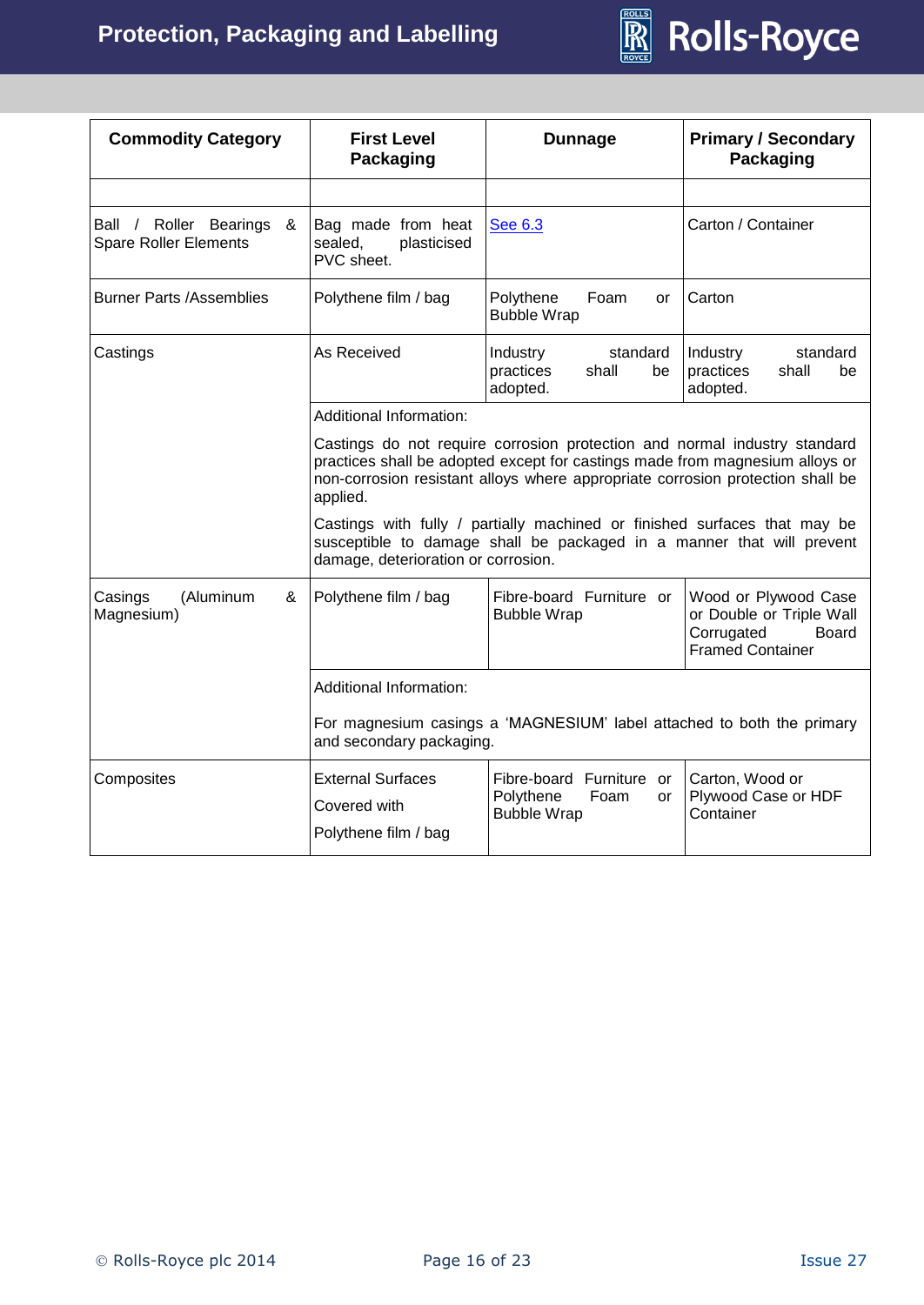

| <b>Commodity Category</b><br><b>First Level</b><br><b>Dunnage</b><br>Packaging |                                                                                                                                                                                                                                                                                                                           |                                                                                                                                                                                                                                                                               | <b>Primary / Secondary</b><br><b>Packaging</b>               |  |
|--------------------------------------------------------------------------------|---------------------------------------------------------------------------------------------------------------------------------------------------------------------------------------------------------------------------------------------------------------------------------------------------------------------------|-------------------------------------------------------------------------------------------------------------------------------------------------------------------------------------------------------------------------------------------------------------------------------|--------------------------------------------------------------|--|
|                                                                                | Refer<br>Additional<br>to<br>Information                                                                                                                                                                                                                                                                                  | Refer<br>Additional<br>to<br>Information                                                                                                                                                                                                                                      | Carton (Sectioned Box)                                       |  |
|                                                                                |                                                                                                                                                                                                                                                                                                                           |                                                                                                                                                                                                                                                                               |                                                              |  |
|                                                                                | <b>Non-Serialised Parts</b>                                                                                                                                                                                                                                                                                               | The parts shall be wrapped in an individual<br>Polythene bag and then packed in a sectioned box<br>with a Receipt Label attached                                                                                                                                              |                                                              |  |
| Compressor Blades and<br>Vanes                                                 | <b>Serialised Parts</b>                                                                                                                                                                                                                                                                                                   | The parts shall be wrapped in an individual<br>Polythene bag with the packaging label attached and<br>then packed in a sectioned box with a Receipt Label<br>attached. All serial numbers shall be listed in text<br>and barcode format on the outside of the box.            |                                                              |  |
|                                                                                | Parts shipped as a kit                                                                                                                                                                                                                                                                                                    | Where compressor blades and/or vanes are shipped<br>as a kit, the parts shall be packed in a sectioned box.<br>The box shall have the packaging label attached<br>showing the serial numbers for all serialized parts<br>within the $kit - as$ described in section $7.6.1$ . |                                                              |  |
| <b>Electrical Components</b>                                                   | Polythene Bag / Anti-<br>Static Bag                                                                                                                                                                                                                                                                                       | <b>Bubble Wrap</b><br>Carton or Wood Case<br>or HDF Container                                                                                                                                                                                                                 |                                                              |  |
|                                                                                | Additional Information:                                                                                                                                                                                                                                                                                                   |                                                                                                                                                                                                                                                                               |                                                              |  |
|                                                                                | A label shall be attached to the outside of the Primary Packaging that has a<br>statement similar to the following:<br>This equipment contains parts and assemblies susceptible to damage by<br>electrostatic discharge (ESD). Use precautionary procedures when touching,<br>removing or inserting parts or assemblies'. |                                                                                                                                                                                                                                                                               |                                                              |  |
| Fabrications (Large)                                                           | Polythene film / bag                                                                                                                                                                                                                                                                                                      | HD Fibre-board or Wood<br>Furniture or Bubble Wrap                                                                                                                                                                                                                            | Wood or Plywood Case<br>or HDF Container                     |  |
| Forgings                                                                       | As Received                                                                                                                                                                                                                                                                                                               | Industry<br>standard<br>practices<br>shall<br>be<br>adopted.                                                                                                                                                                                                                  | Industry<br>standard<br>practices<br>shall<br>be<br>adopted. |  |
|                                                                                | Additional Information:                                                                                                                                                                                                                                                                                                   |                                                                                                                                                                                                                                                                               |                                                              |  |
|                                                                                | Forgings do not require corrosion protection and normal industry standard<br>practices shall be adopted.                                                                                                                                                                                                                  |                                                                                                                                                                                                                                                                               |                                                              |  |
|                                                                                | Forgings with fully / partially machined or finished surfaces that may be<br>susceptible to damage shall be packaged in a manner that will prevent<br>damage, deterioration or corrosion.                                                                                                                                 |                                                                                                                                                                                                                                                                               |                                                              |  |
| Gears                                                                          | Polythene film / bag<br>with Mouldable Wrap<br>as Required.                                                                                                                                                                                                                                                               | Polythene<br>Foam<br>or<br>Bubble Wrap.                                                                                                                                                                                                                                       | <b>Individual Carton</b>                                     |  |
|                                                                                | Additional Information:                                                                                                                                                                                                                                                                                                   |                                                                                                                                                                                                                                                                               |                                                              |  |
|                                                                                | Apply appropriate corrosion protection (see 5.2).                                                                                                                                                                                                                                                                         |                                                                                                                                                                                                                                                                               |                                                              |  |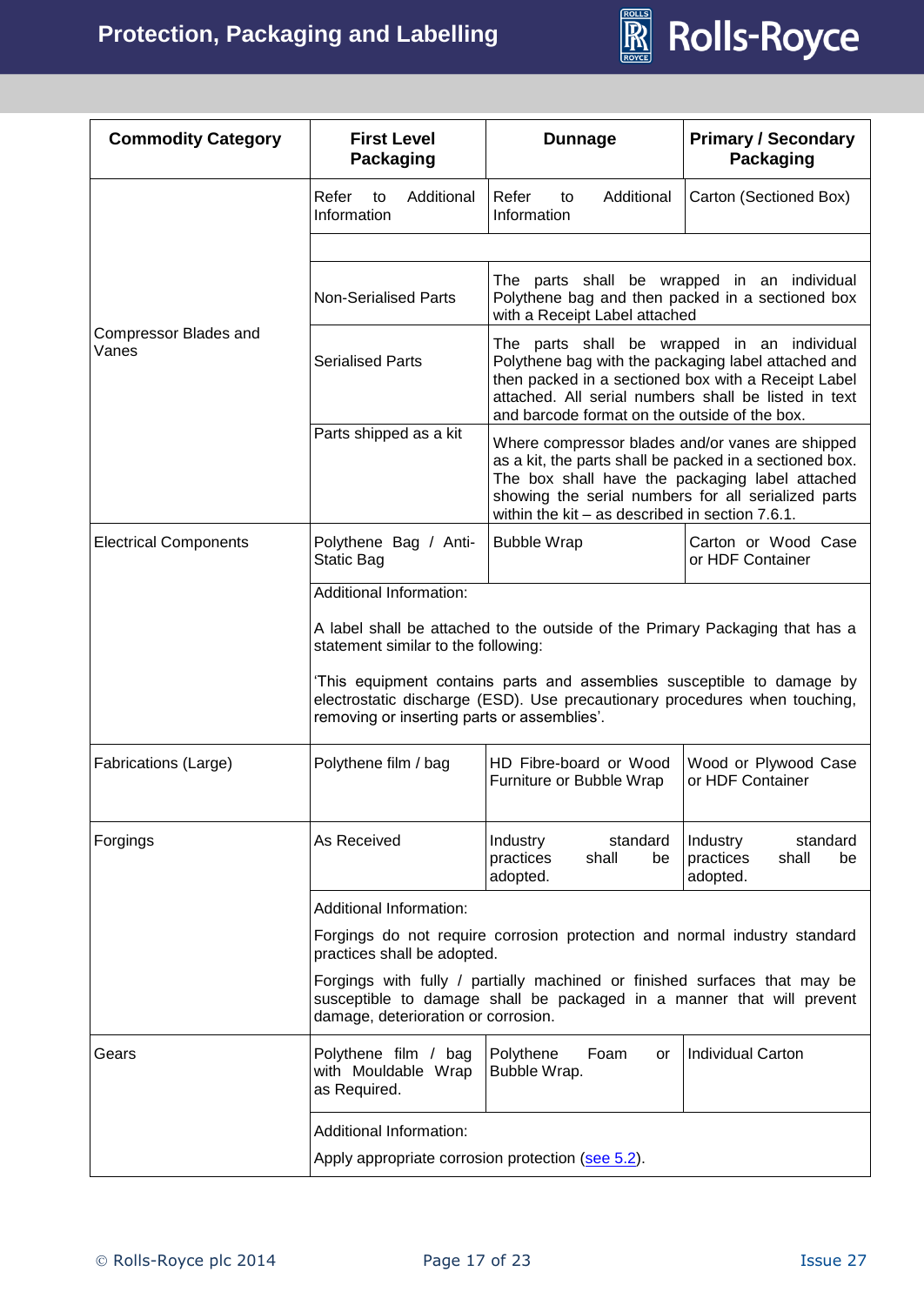

| <b>Commodity Category</b>                                                                                                                                                                                                                                                        | <b>First Level</b><br><b>Packaging</b>                                                                                                                                                                                                                                                    | <b>Dunnage</b>                                                                                                                                                                                                                         | <b>Primary / Secondary</b><br>Packaging                      |  |
|----------------------------------------------------------------------------------------------------------------------------------------------------------------------------------------------------------------------------------------------------------------------------------|-------------------------------------------------------------------------------------------------------------------------------------------------------------------------------------------------------------------------------------------------------------------------------------------|----------------------------------------------------------------------------------------------------------------------------------------------------------------------------------------------------------------------------------------|--------------------------------------------------------------|--|
| Jet Pipes (Plain) and Power<br><b>Plant Components</b>                                                                                                                                                                                                                           | Polythene film / bag<br>Plus Protective Film /<br>for External<br>bag to<br>Surfaces.                                                                                                                                                                                                     | Fibre-board<br>and/or<br><b>Bubble Wrap</b>                                                                                                                                                                                            | Designed<br>Specially<br>Case                                |  |
| Kits                                                                                                                                                                                                                                                                             | Additional<br>Refer<br>to<br>Information                                                                                                                                                                                                                                                  | Additional<br>Refer<br>to<br>Information                                                                                                                                                                                               | Kit Box                                                      |  |
|                                                                                                                                                                                                                                                                                  | Additional Information:                                                                                                                                                                                                                                                                   |                                                                                                                                                                                                                                        |                                                              |  |
|                                                                                                                                                                                                                                                                                  |                                                                                                                                                                                                                                                                                           | Supplier(s) shall agree their own designs of kit boxes with Rolls-Royce. This<br>does not apply to reusable containers supplied by Rolls-Royce (see 6.7).                                                                              |                                                              |  |
|                                                                                                                                                                                                                                                                                  |                                                                                                                                                                                                                                                                                           | For parts defined as serialised by the engineering component definition, a<br>serial number label shall be attached to the kit box exterior for each serialised<br>part contained within the kit box - as described in section 8.6.1.  |                                                              |  |
|                                                                                                                                                                                                                                                                                  |                                                                                                                                                                                                                                                                                           | Where any changes are made to the detail of a Kit Detail label, the labels<br>attached to all boxes in circulation for this kit shall be replaced.                                                                                     |                                                              |  |
| <b>Magnesium Parts</b>                                                                                                                                                                                                                                                           | The supplier shall ensure that packages that contain components<br>manufactured from magnesium carry a 'MAGNESIUM' label that is attached to<br>both the primary and secondary packaging (i.e. Black lettering on a Red<br>Background). Apply appropriate corrosion protection (see 5.2). |                                                                                                                                                                                                                                        |                                                              |  |
| <b>Non-Metallic Parts</b>                                                                                                                                                                                                                                                        | Polythene film / bag<br>See 6.3<br>Carton                                                                                                                                                                                                                                                 |                                                                                                                                                                                                                                        |                                                              |  |
|                                                                                                                                                                                                                                                                                  | <b>Additional Information</b>                                                                                                                                                                                                                                                             |                                                                                                                                                                                                                                        |                                                              |  |
|                                                                                                                                                                                                                                                                                  | orifices to prevent the ingress of dirt or grime.                                                                                                                                                                                                                                         | Apply mouldable wrap on sharp edges and projections, or use protectors on                                                                                                                                                              |                                                              |  |
|                                                                                                                                                                                                                                                                                  | tape.                                                                                                                                                                                                                                                                                     | Overwrap in Polythene film / bag to attain a 0,125mm minimum thickness<br>around the component. Alternatively, if Polythene bags (1000g minimum) are<br>used, the opening shall be heat sealed or folded over and closed with adhesive |                                                              |  |
|                                                                                                                                                                                                                                                                                  | metallic items                                                                                                                                                                                                                                                                            | Vacuum skin packaging with Polythene film / bag may be used to pack non-                                                                                                                                                               |                                                              |  |
|                                                                                                                                                                                                                                                                                  | Particular care shall be taken when packing thin items such as gaskets or<br>rubbing strips, to ensure a level of protection which will prevent folding or<br>creasing.                                                                                                                   |                                                                                                                                                                                                                                        |                                                              |  |
| Nozzle Guide Vane                                                                                                                                                                                                                                                                | Polythene film / bag                                                                                                                                                                                                                                                                      | <b>Bubble Wrap</b>                                                                                                                                                                                                                     | Carton                                                       |  |
| <b>Raw Materials</b>                                                                                                                                                                                                                                                             | As Received                                                                                                                                                                                                                                                                               | <b>Industry</b><br>standard<br>practices<br>shall<br>be<br>adopted.                                                                                                                                                                    | Industry<br>standard<br>practices<br>shall<br>be<br>adopted. |  |
| Additional Information:<br>Raw materials such as bar, billet, sheet, tube, plate etc., do not require<br>corrosion protection and normal industry standard practices shall be adopted<br>except for magnesium alloys where appropriate corrosion protection shall be<br>applied. |                                                                                                                                                                                                                                                                                           |                                                                                                                                                                                                                                        |                                                              |  |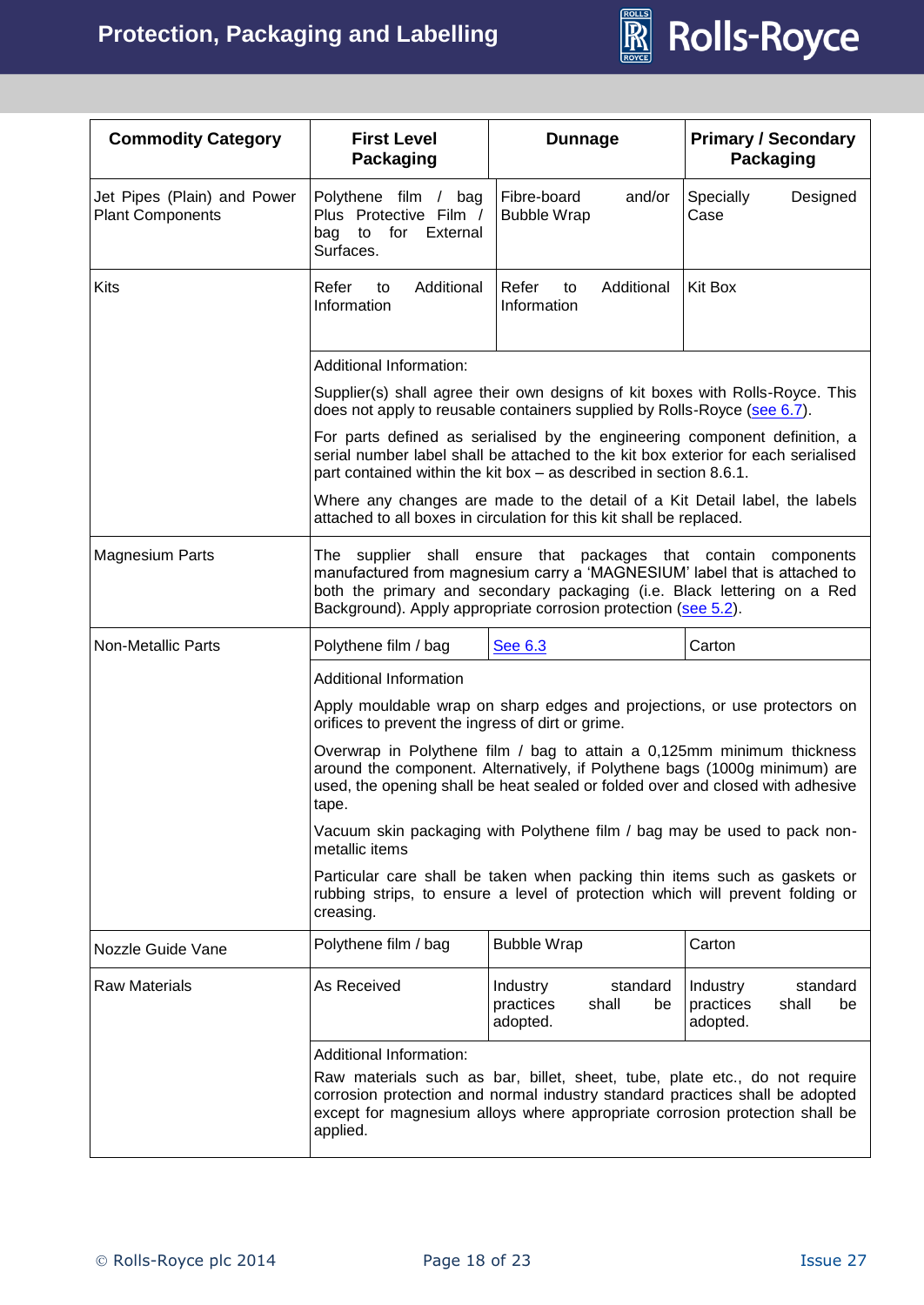

| <b>Commodity Category</b>                                 | <b>First Level</b><br><b>Packaging</b>                                                                                                                                                                                        | <b>Dunnage</b>                                                                                                                                                                                                                                                                                                                                                                                                                                                                                                                                                                                                                                                                                                                                                                                                                                                                                                                                                                                                                                                                                                                                                                                                                                         | <b>Primary / Secondary</b><br><b>Packaging</b>                    |
|-----------------------------------------------------------|-------------------------------------------------------------------------------------------------------------------------------------------------------------------------------------------------------------------------------|--------------------------------------------------------------------------------------------------------------------------------------------------------------------------------------------------------------------------------------------------------------------------------------------------------------------------------------------------------------------------------------------------------------------------------------------------------------------------------------------------------------------------------------------------------------------------------------------------------------------------------------------------------------------------------------------------------------------------------------------------------------------------------------------------------------------------------------------------------------------------------------------------------------------------------------------------------------------------------------------------------------------------------------------------------------------------------------------------------------------------------------------------------------------------------------------------------------------------------------------------------|-------------------------------------------------------------------|
| Rubber / Synthetic Parts<br>(including Composite Metallic | Opaque sealed<br>envelopes                                                                                                                                                                                                    | See 6.3                                                                                                                                                                                                                                                                                                                                                                                                                                                                                                                                                                                                                                                                                                                                                                                                                                                                                                                                                                                                                                                                                                                                                                                                                                                | Carton                                                            |
| Non-metallic & Rubber<br>Assemblies)                      | Acceptable packaging media:<br>➤<br>➤<br>➤<br>Opaque Polythene bag.<br>≻<br>Manila envelopes<br>⋗<br>sacks.<br>shall continue to be controlled in accordance with the relevant / governing                                    | Additional Information: ARP5316 Storage of elastomer seals<br>Heat sealable opaque material (to prevent exposure to sunlight)<br>Polythene coated Kraft paper.<br>Aluminium foil, with paper or Polythene laminated coatings.<br>Packaging shall be achieved in conditions of low relative humidity not<br>exceeding 75%. Components packaged shall be free from strain and no part<br>shall be tied or tagged. Acceptable master packaging is 2 ply brown paper<br>Packaging of vulcanised rubber products shall be in accordance with the<br>controlling specification. Vulcanised rubber components shall be delivered<br>from the supplier with 90% or greater shelf life remaining.<br>Vulcanised rubber components delivered through a 'Direct Line Feed' system<br>shall be delivered with 50% or greater of shelf life remaining. Note - Direct Line<br>Feed is a method of supply whereby an external service provider delivers parts<br>direct to a bin or carousel in the Rolls-Royce manufacturing areas, monitoring<br>the usage rate and maintaining required stocking levels.<br>Sealed units (e.g. fuel systems & accessories) are excluded from the above<br>requirements, however any rubber elements installed within such products |                                                                   |
|                                                           | testing and final shipment to Rolls-Royce.                                                                                                                                                                                    | technical specification requirements - prior to any physical incorporation,                                                                                                                                                                                                                                                                                                                                                                                                                                                                                                                                                                                                                                                                                                                                                                                                                                                                                                                                                                                                                                                                                                                                                                            |                                                                   |
| Rings (Large Diameter)<br><b>Rings and Seals</b>          | Polythene film / bag or<br>sealed box<br>(Parts Super cleaned                                                                                                                                                                 | Fibre-board<br>Furniture<br><b>Bubble Wrap for Lighter</b><br>Components).                                                                                                                                                                                                                                                                                                                                                                                                                                                                                                                                                                                                                                                                                                                                                                                                                                                                                                                                                                                                                                                                                                                                                                             | <b>Triple or Double Fluted</b><br><b>Board Container</b>          |
| Spacers (Large Steel)                                     | (where applicable)                                                                                                                                                                                                            |                                                                                                                                                                                                                                                                                                                                                                                                                                                                                                                                                                                                                                                                                                                                                                                                                                                                                                                                                                                                                                                                                                                                                                                                                                                        |                                                                   |
| Shafts & Wheels 10 to 15 kg                               | Polythene film / bag                                                                                                                                                                                                          | Polythene Foam or Fibre-<br>board Furniture or<br><b>Punched Triwall</b>                                                                                                                                                                                                                                                                                                                                                                                                                                                                                                                                                                                                                                                                                                                                                                                                                                                                                                                                                                                                                                                                                                                                                                               | Rigid Carton Lined with<br>Triple Wall Corrugated<br><b>Board</b> |
|                                                           | Additional Information:<br>Preservation – VCI paper / film (see 5.2).<br>For etched integral bearing surfaces on shafts de-watering oil may be used.<br>For additional information refer to applicable engineering standards. |                                                                                                                                                                                                                                                                                                                                                                                                                                                                                                                                                                                                                                                                                                                                                                                                                                                                                                                                                                                                                                                                                                                                                                                                                                                        |                                                                   |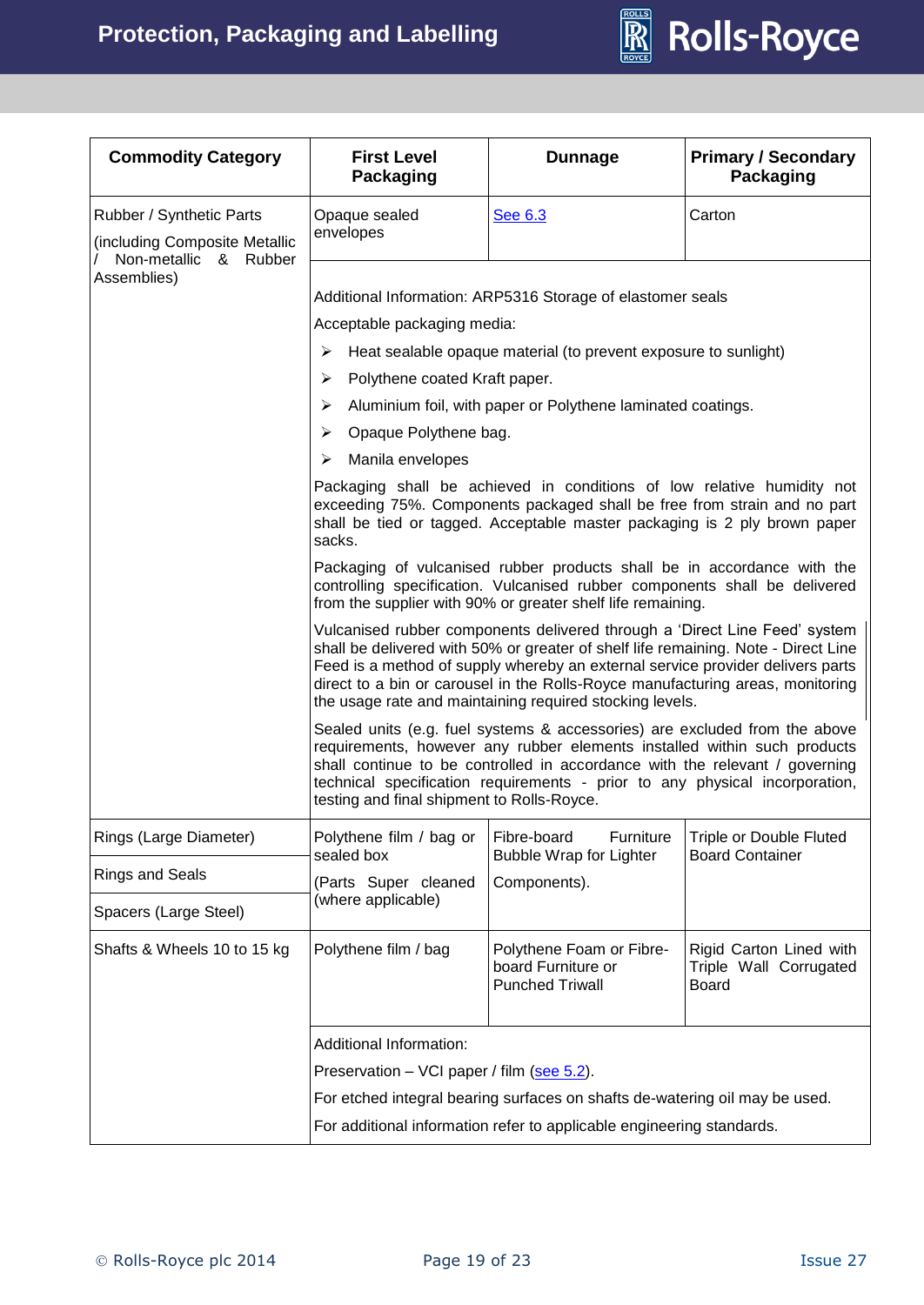

| <b>Commodity Category</b>                    | <b>First Level</b><br><b>Packaging</b>                                                                                                                  | <b>Dunnage</b>                                                                                                                                        | <b>Primary / Secondary</b><br><b>Packaging</b>                                                 |  |
|----------------------------------------------|---------------------------------------------------------------------------------------------------------------------------------------------------------|-------------------------------------------------------------------------------------------------------------------------------------------------------|------------------------------------------------------------------------------------------------|--|
| Shafts & Wheels over 15 kg                   | Polythene film / bag                                                                                                                                    | Fibre-board Furniture or<br><b>Punched Triwall</b>                                                                                                    | <b>Timber Case or Double</b><br>or Triple Wall<br><b>Corrugated Board</b><br>Framed Container. |  |
|                                              | Additional Information:                                                                                                                                 |                                                                                                                                                       |                                                                                                |  |
|                                              | Preservation - VCI paper / film (see 5.2).                                                                                                              |                                                                                                                                                       |                                                                                                |  |
|                                              |                                                                                                                                                         | For etched integral bearing surfaces on shafts de-watering oil may be used.                                                                           |                                                                                                |  |
|                                              |                                                                                                                                                         | For additional information refer to applicable engineering standards.                                                                                 |                                                                                                |  |
| <b>Small Parts</b>                           | Polythene film / bag                                                                                                                                    | See 6.3                                                                                                                                               | Carton                                                                                         |  |
|                                              | <b>Additional Information</b>                                                                                                                           |                                                                                                                                                       |                                                                                                |  |
|                                              | Small light components where 'surface to surface' e.g. 'metal to metal' contact<br>will not cause any damage or contamination can be packaged together. |                                                                                                                                                       |                                                                                                |  |
|                                              |                                                                                                                                                         | Each package shall represent a single part number                                                                                                     |                                                                                                |  |
|                                              | The primary package shall be restricted to a maximum weight of 2KG / 4.4<br>pounds, unless otherwise specified on the Rolls-Royce purchase order.       |                                                                                                                                                       |                                                                                                |  |
|                                              | Large quantity orders shall be made up of multiple primary packages of 2KG<br>Max up to a maximum of 10KG.                                              |                                                                                                                                                       |                                                                                                |  |
|                                              |                                                                                                                                                         | Additional protection of small parts e.g. plastic sleeve containers to protect<br>each individual part, can be included within the primary packaging. |                                                                                                |  |
| Taper Bolts, Blade Pins and<br><b>Bushes</b> | Polythene film / bag<br>with Further Protection<br>as Necessary                                                                                         | Polythene                                                                                                                                             | Carton                                                                                         |  |
| Thrust Reverser and                          | Polythene film / bag                                                                                                                                    | Not Applicable                                                                                                                                        | <b>Specially Designed</b>                                                                      |  |
| Re-heat Jet Pipes                            |                                                                                                                                                         |                                                                                                                                                       | Case                                                                                           |  |
| Tubes / Pipes (Flexible)                     | Polythene film / bag<br>with Caps (see 5.3).                                                                                                            | Polythene Foam or<br>Bubble Wrap.                                                                                                                     | <b>Rigid Carton</b>                                                                            |  |
|                                              | Additional Information:                                                                                                                                 |                                                                                                                                                       |                                                                                                |  |
|                                              | A label stating 'Do not bend / manipulate prior to installation' is required to be<br>attached to the secondary packaging.                              |                                                                                                                                                       |                                                                                                |  |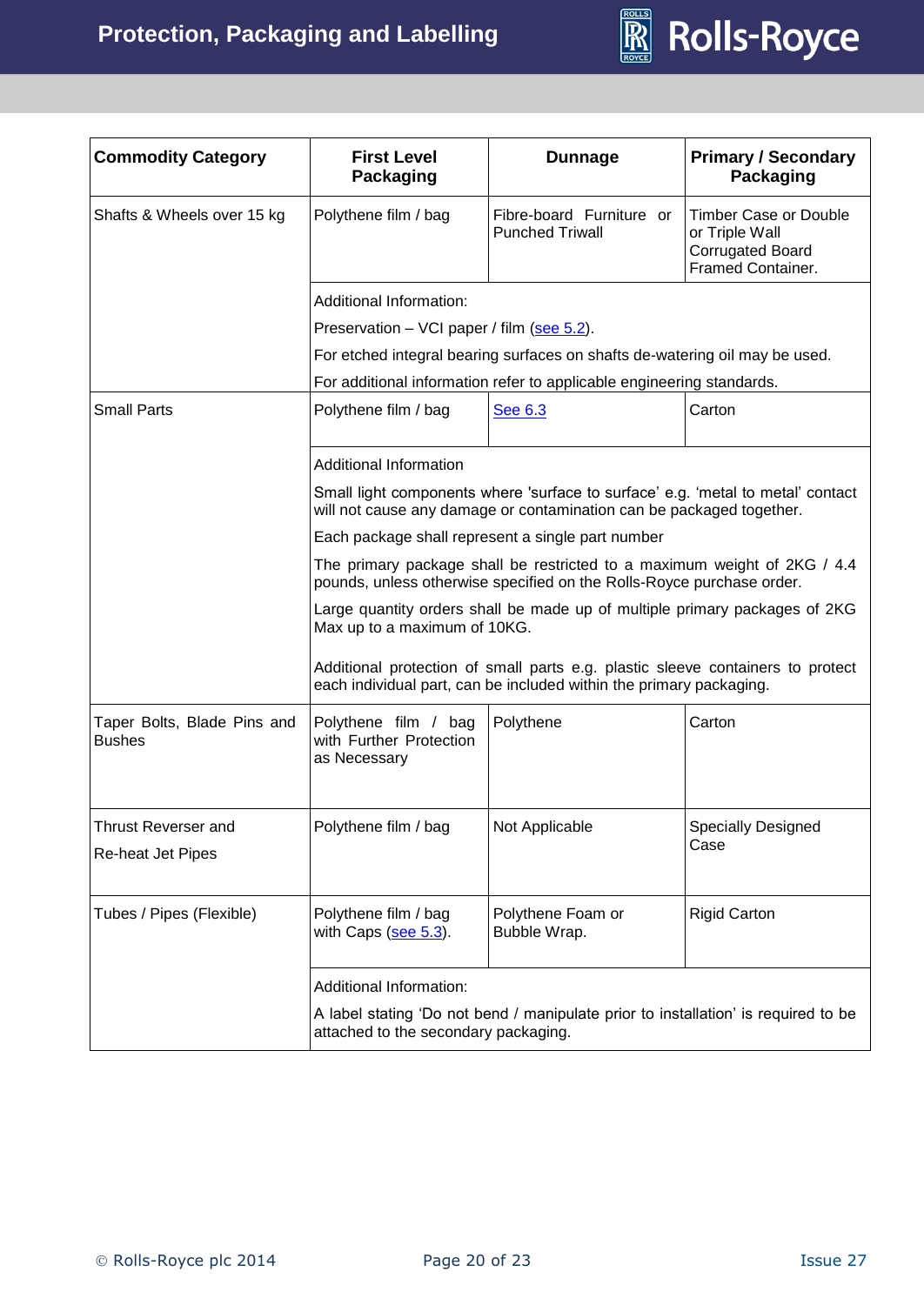

| <b>Commodity Category</b>                           | <b>First Level</b><br>Packaging                                                                                                                                                                                                                                                                                                                | <b>Dunnage</b>                                                                                                                                                                                                                                    | <b>Primary / Secondary</b><br>Packaging |  |
|-----------------------------------------------------|------------------------------------------------------------------------------------------------------------------------------------------------------------------------------------------------------------------------------------------------------------------------------------------------------------------------------------------------|---------------------------------------------------------------------------------------------------------------------------------------------------------------------------------------------------------------------------------------------------|-----------------------------------------|--|
| Tubes / Pipes (Rigid)                               | Polythene film / bag<br>with Caps (see 5.3).                                                                                                                                                                                                                                                                                                   | Refer to additional<br>information shown below.                                                                                                                                                                                                   | <b>Rigid Carton</b>                     |  |
|                                                     | Additional Information:                                                                                                                                                                                                                                                                                                                        |                                                                                                                                                                                                                                                   |                                         |  |
|                                                     | Long heavy pipes (tubes) assemblies with outside diameters of 25mm or<br>greater and length greater than 1 metre, shall be packed in double thickness<br>Polythene sleeves and double heat sealed at both ends.                                                                                                                                |                                                                                                                                                                                                                                                   |                                         |  |
|                                                     | Whenever long heavy pipes (tubes) and lightweight pipes (tubes) are to be<br>packed as batches or kits, cardboard partitioning and / or bubblewrap shall be<br>used to avoid movement and provide separation during transit. Alternatively<br>pipes (tubes) shall be transported in Rolls-Royce approved kit or transit cages /<br>containers. |                                                                                                                                                                                                                                                   |                                         |  |
|                                                     | Lightweight pipes (tubes) can be primary packaged and placed in secondary<br>packaging in batch quantities of greater than one in a manner that will prevent<br>damage.                                                                                                                                                                        |                                                                                                                                                                                                                                                   |                                         |  |
|                                                     | Under no circumstances shall pipes (tubes) protrude from the container.                                                                                                                                                                                                                                                                        |                                                                                                                                                                                                                                                   |                                         |  |
| Finished Machined Turbine<br><b>Blades</b>          | Refer to Additional<br>Information                                                                                                                                                                                                                                                                                                             | Refer to Additional<br>Information                                                                                                                                                                                                                | Carton (Sectioned Box)                  |  |
|                                                     | Additional Information:                                                                                                                                                                                                                                                                                                                        |                                                                                                                                                                                                                                                   |                                         |  |
|                                                     | 7.6.1.                                                                                                                                                                                                                                                                                                                                         | Where turbine blades are shipped as a kit, the parts shall be packed in a<br>sectioned box with the packaging label attached - with all serial numbers listed<br>in text and barcode format on the outside of the box $-$ as described in section |                                         |  |
|                                                     | Where turbine blades are sold as individual parts, the parts shall be packaged<br>in an individual polythene bag with the packaging label attached and then<br>packed in a sectioned box with a receipt label attached - with all serial<br>numbers listed in text and barcode format on the outside of the box."                              |                                                                                                                                                                                                                                                   |                                         |  |
| White Metal Bearings Lead<br><b>Bronze Bearings</b> | Polythene film / bag<br>Polystyrene Moulding or<br>Carton<br><b>Bubble Wrap</b>                                                                                                                                                                                                                                                                |                                                                                                                                                                                                                                                   |                                         |  |

*Note 1: Polythene film / bag – The supplier shall ensure that polythene film / bags are sealed when used as the first level of primary packaging for the product.*

*Note 2: When a specific commodity category is not addressed within the commodity specific packaging requirements matrix shown above then the supplier shall ensure that products are protected, packaged and labelled in accordance with the requirements of the appropriate sections of this document to standard that will provide adequate protection against damage, deterioration, corrosion, tampering and other risks during shipment to Rolls-Royce plus the storage and subsequent distribution within Rolls-Royce.*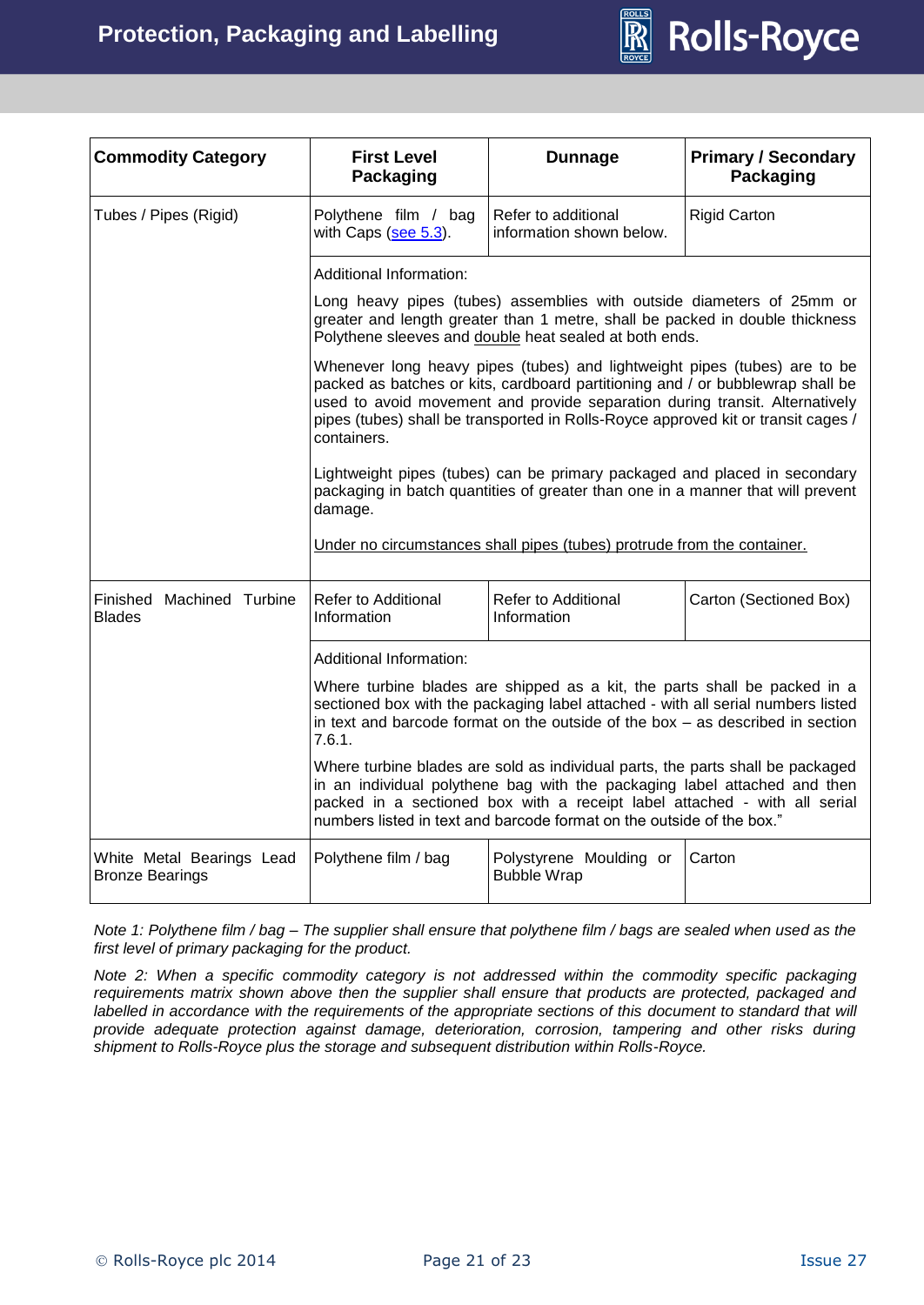

# <span id="page-21-0"></span>**Change History**

| <b>Issue</b> | <b>Date</b> | <b>Description of Change</b>                                                                                                                                                                                                                                                                                                                                                       | <b>Author</b>            | Owner      | <b>Approval</b>                                    |
|--------------|-------------|------------------------------------------------------------------------------------------------------------------------------------------------------------------------------------------------------------------------------------------------------------------------------------------------------------------------------------------------------------------------------------|--------------------------|------------|----------------------------------------------------|
| 20           | 01-10-2007  | Section 4.6 amended and re-titled to read<br>"Packaging of Rubbers, Non-metallics and<br>Rubber & Metallic Assemblies", minor<br>revision to Sections 2, 4.1, 4.6, 4.10.1 and<br>Appendix 1 + references to Rolls-Royce<br>Marine (Submarines) removed from<br>process.                                                                                                            | $\overline{\phantom{a}}$ |            | K.R.<br>Angus.                                     |
| 21           | 01-04-2008  | Minor amendment in Sections 4.1 and 4.6<br>to improve clarity / align with RPS 259 $+$<br>slight modification to 4.10.1 to align with<br>associated Supplier Delivery Specification.                                                                                                                                                                                               | ÷                        |            | K.R.<br>Angus.                                     |
| 22           | 01-10-2008  | Major re-construction of process content to<br>identify specific protection, packaging and<br>labelling sections. Elements of the Supplier<br>Delivery Specification (Briefing Pack)<br>transferred to the main SABRe process.                                                                                                                                                     | D. Brown<br>C. Peters    | R. Hawkins | R. Hawkins<br>D. Brown<br>C. Peters                |
| 23           | 01-04-2009  | Section 4.3 Flowchart removed. Minor<br>amendments to sections $4 - 8$ . Section 7.7<br>added to reflect concession label<br>requirements.                                                                                                                                                                                                                                         | D. Brown<br>C. Peters    | R. Hawkins | R. Hawkins<br>D. Brown<br>C. Peters                |
| 24           | 01-10-2011  | Amendments so all section related to the<br>clarification of mandated requirements.                                                                                                                                                                                                                                                                                                | C. Peters                | R. Hawkins | R. Hawkins<br>C. Peters                            |
| 25           | 01-04-2012  | Title change to a guidelines document.<br>Section 6.10 (Drop test) added.                                                                                                                                                                                                                                                                                                          | C. Peters                | R. Hawkins | R. Hawkins<br>C. Peters                            |
| 26           | 02-09-2013  | Title change to become a requirements<br>document, clarification added around "Date<br>of Manufacture" on the primary packaging<br>label. Labelling requirements for multiple<br>serial numbers (Section 7.9) added. Section<br>6.3.1 updated to include recycling<br>improvements. Turbine Blades<br>requirements clarified to apply only to<br>Finished Machined Turbine Blades. | P. Lewin                 | P. Adkins  | SABRe<br>Steering<br>Committee<br>Nigel<br>Smitten |
| 27           | 28-07-2014  | Changes made to refine the details required<br>for parts serialisation project (sections 7<br>and 8). New section added (section 4.3)<br>stating parts which are subject to PPAP<br>require formal sign off of the packaging as<br>part of the PSW.                                                                                                                                | J.Bird                   | N.Smitten  | N.Smitten.<br>T.Moffat                             |

# **Document update policy**

This document may be updated periodically. Major amendments will be shown as an update from one revision number to a higher revision number (e.g., revision 1 to revision 2) and therefore the content of the higher revision will be regarded as the latest requirements. A minor amendment will be shown as a number change after a decimal point (e.g., revision 1.1 to revision 1.2) and therefore any of these revisions shall be regarded as the latest requirements until a major amendment is introduced.